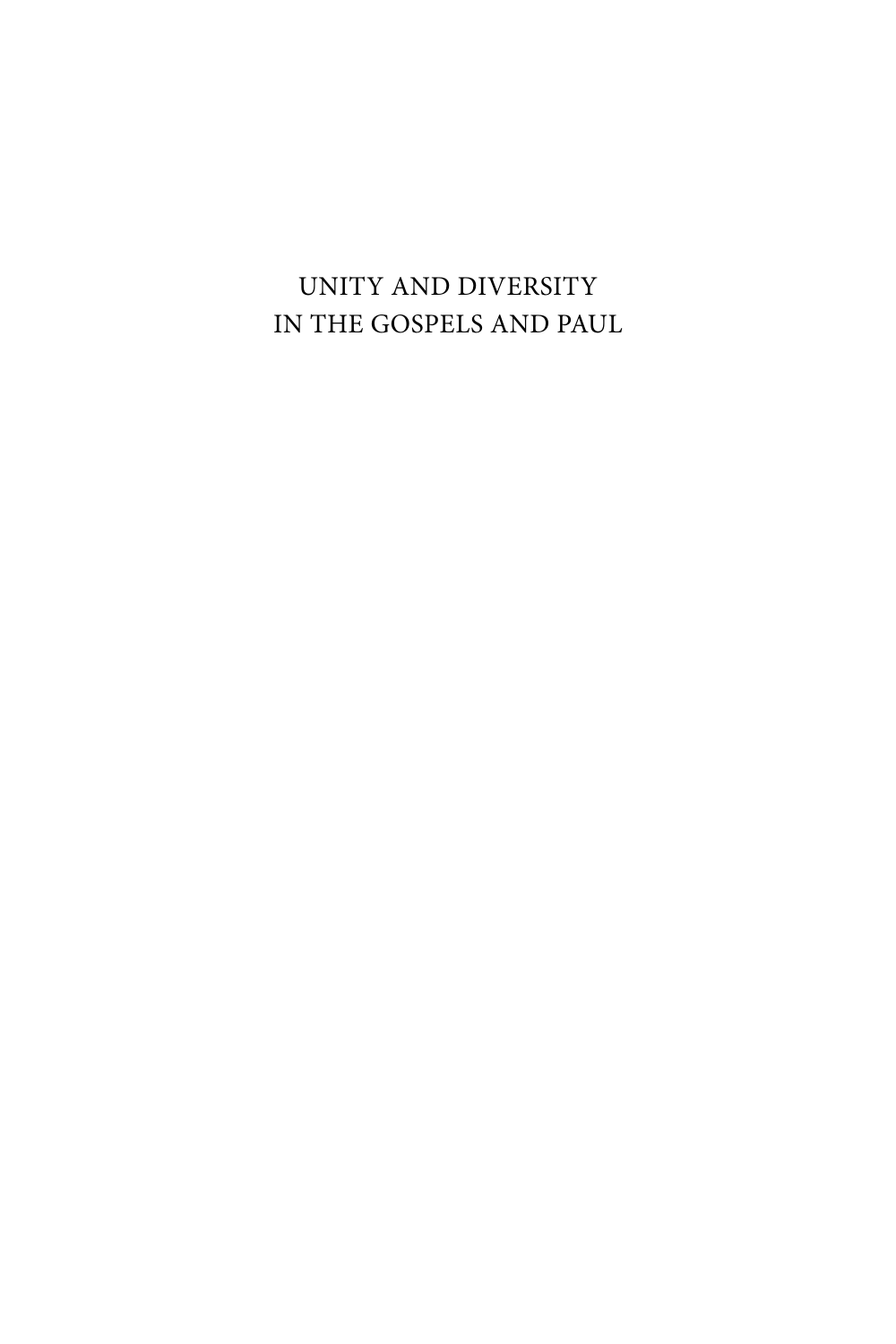SBL

# Society of Biblical Literature



Early Christianity and Its Literature

Gail R. O'Day, General Editor

*Editorial Board*

Warren Carter Beverly Roberts Gaventa Judith M. Lieu Joseph Verheyden Sze-kar Wan

Number 7

UNITY AND DIVERSITY IN THE GOSPELS AND PAUL Essays in Honor of Frank J. Matera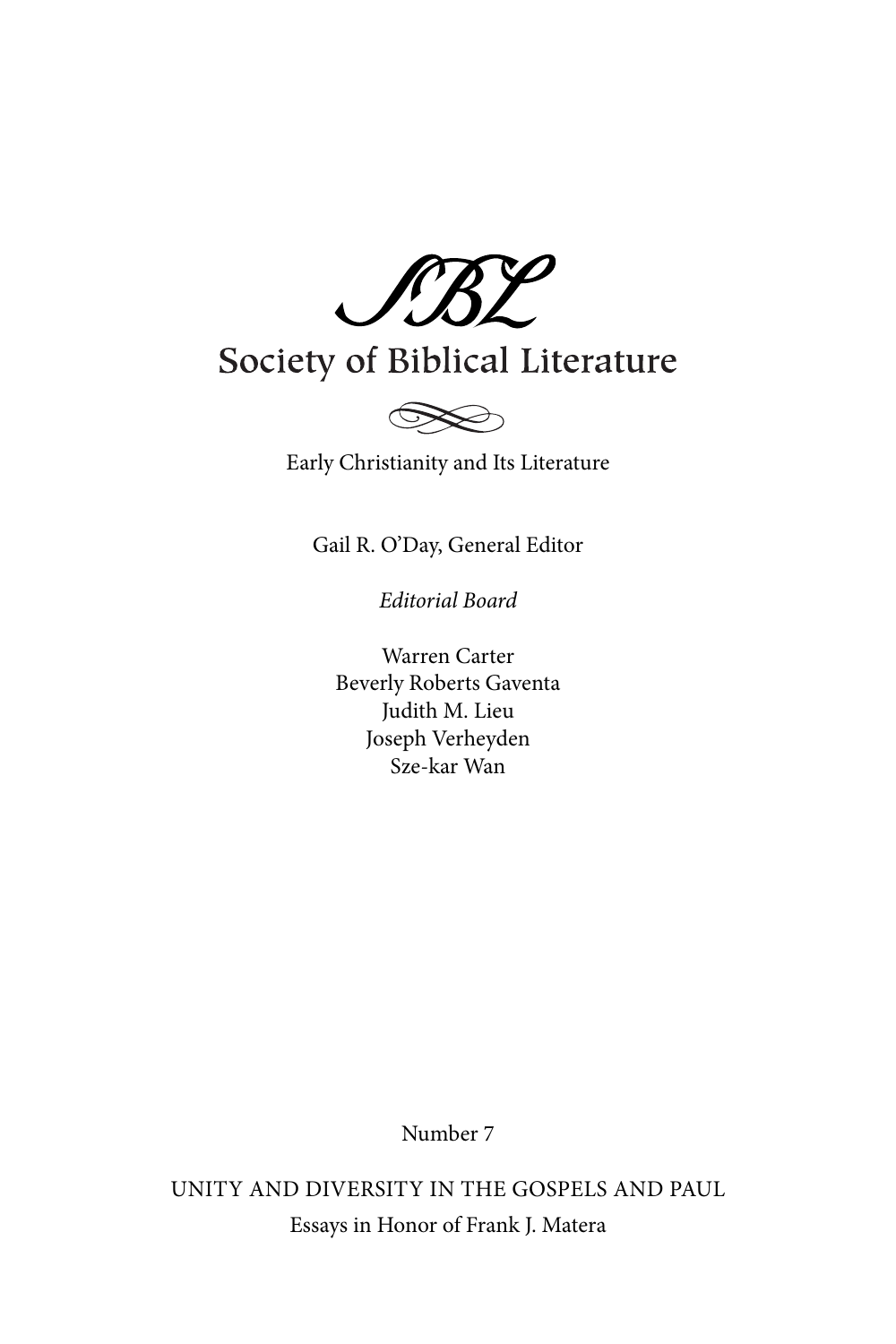# UNITY AND DIVERSITY IN THE GOSPELS AND PAUL

## ESSAYS IN HONOR OF FRANK J. MATERA

*Edited by* Christopher W. Skinner *and* Kelly R. Iverson

Society of Biblical Literature Atlanta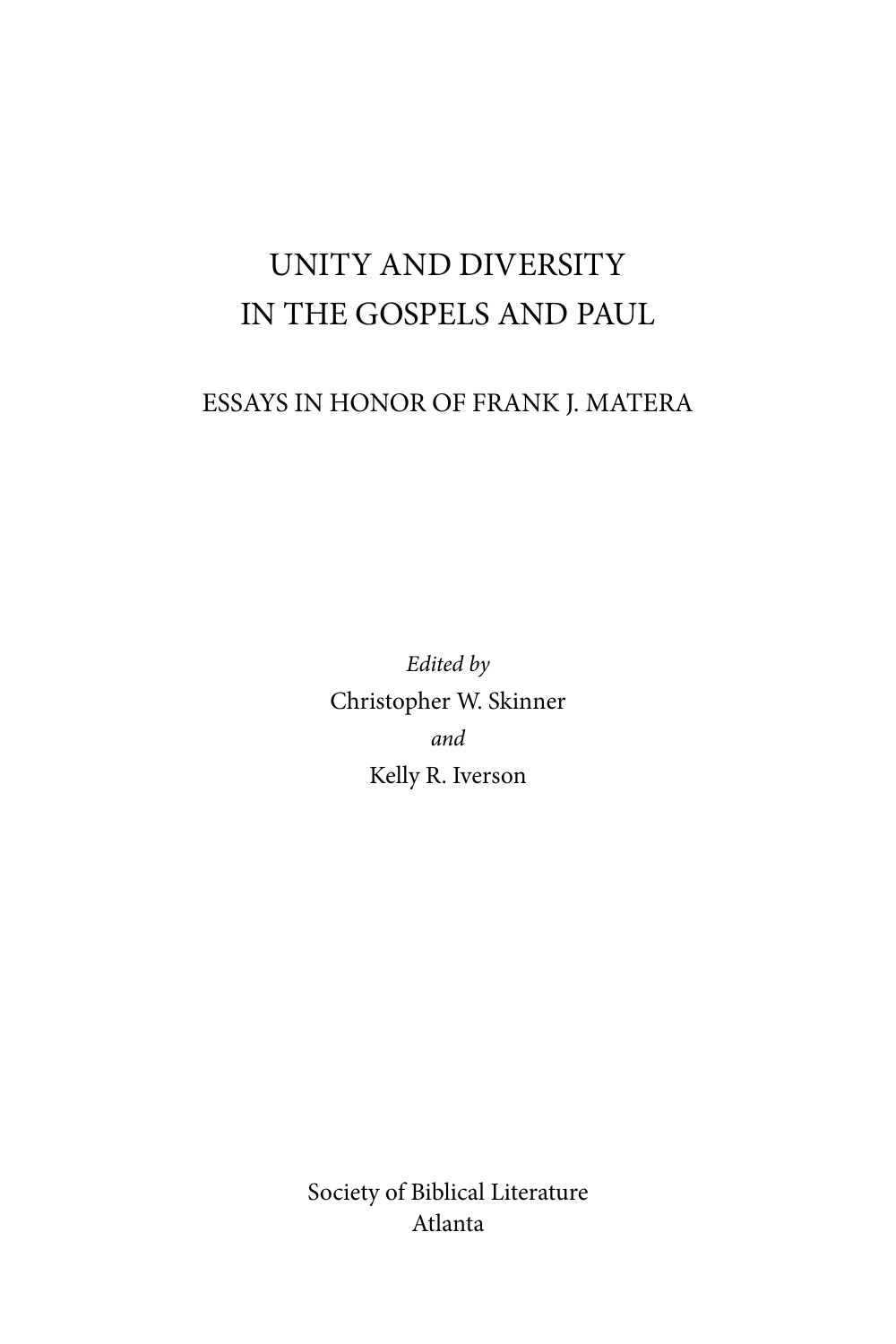### UNITY AND DIVERSITY IN THE GOSPELS AND PAUL Essays in Honor of Frank J. Matera

### Copyright © 2012 by the Society of Biblical Literature

All rights reserved. No part of this work may be reproduced or transmitted in any form or by any means, electronic or mechanical, including photocopying and recording, or by means of any information storage or retrieval system, except as may be expressly permitted by the 1976 Copyright Act or in writing from the publisher. Requests for permission should be addressed in writing to the Rights and Permissions Office, Society of Biblical Literature, 825 Houston Mill Road, Atlanta, GA 30329 USA.

Library of Congress Cataloging-in-Publication Data

Unity and diversity in the Gospels and Paul : essays in honor of Frank J. Matera / edited by Christopher W. Skinner and Kelly R. Iverson.

p. cm. — (Early Christianity and its literature ; number 7)

ISBN 978-1-58983-681-5 (paper binding : alk. paper) — ISBN 978-1-58983-683-9 (electronic format) (print)

1. Bible. N.T. Gospels—Criticism, interpretation, etc. 2. Bible. N.T. Epistles—Criticism, interpretation, etc. I. Skinner, Christopher W. II. Iverson, Kelly R. III. Matera, Frank J. IV. Series: Early Christianity and its literature ; no. 7.

BS2555.52.U558 2012 225.6—dc23 2012024839

Printed on acid-free, recycled paper conforming to ANSI/NISO Z39.48-1992 (R1997) and ISO 9706:1994 standards for paper permanence.

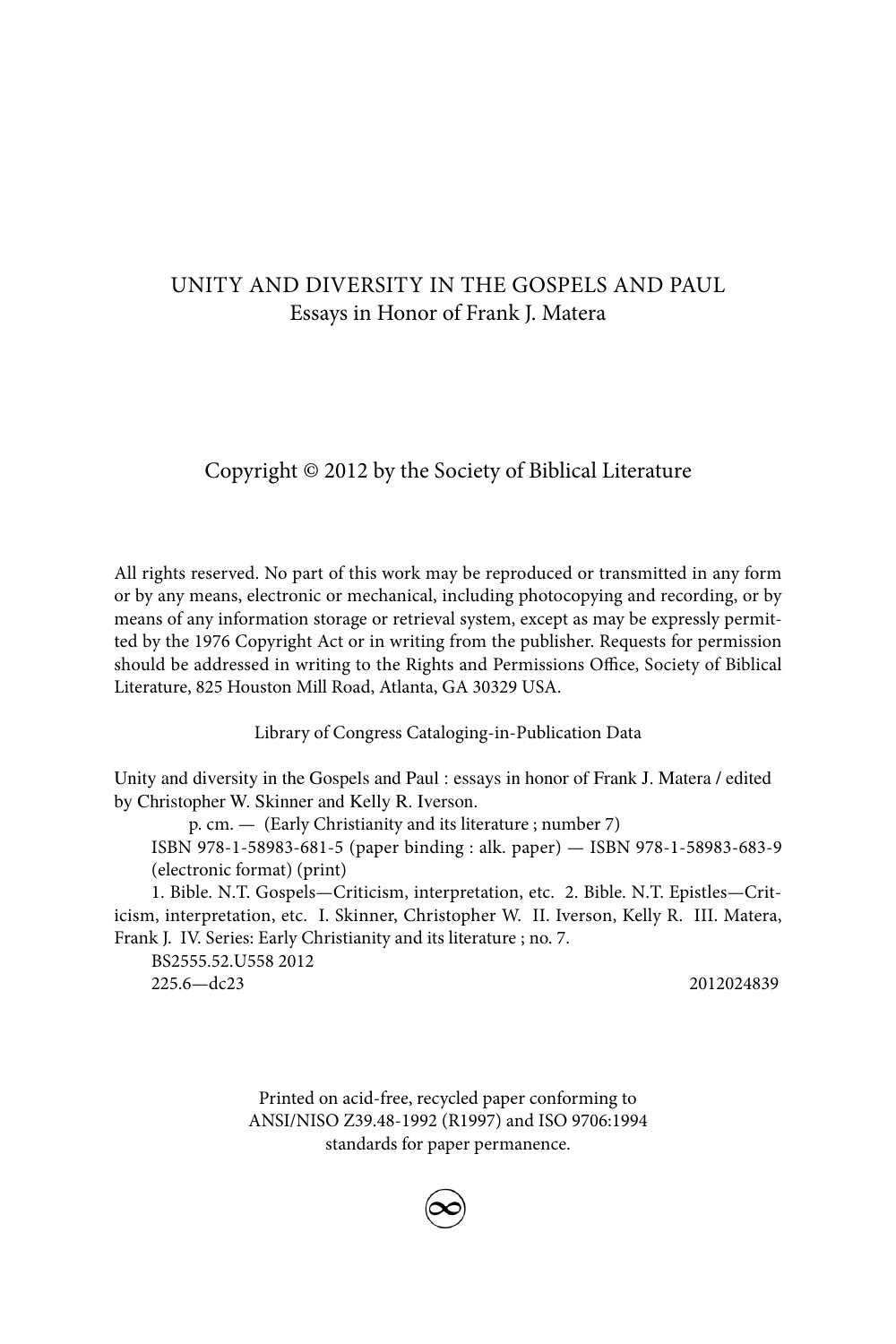## **CONTENTS**

| Introduction                                                                            |  |
|-----------------------------------------------------------------------------------------|--|
|                                                                                         |  |
| PART 1: UNITY AND DIVERSITY IN THE GOSPELS                                              |  |
| An Enemy of the Gospel? Anti-Paulinisms and Intertextuality<br>in the Gospel of Matthew |  |
|                                                                                         |  |
| Matthew 5:17-18 and the Matthean Use of Δικαιοσύνη                                      |  |
|                                                                                         |  |
|                                                                                         |  |
| The Christology of Mark and the Son of Man                                              |  |
|                                                                                         |  |
| The Lure of Wealth: Does Mark Have a Social Gospel?                                     |  |
|                                                                                         |  |
|                                                                                         |  |
| Jesus and the Human Condition in Mark's Gospel: Divine                                  |  |
| Grace and the Shattering of Human Illusions                                             |  |
|                                                                                         |  |
| Paul's Witness to Biblical Monotheism as Isaiah's Servant in Acts                       |  |
|                                                                                         |  |
|                                                                                         |  |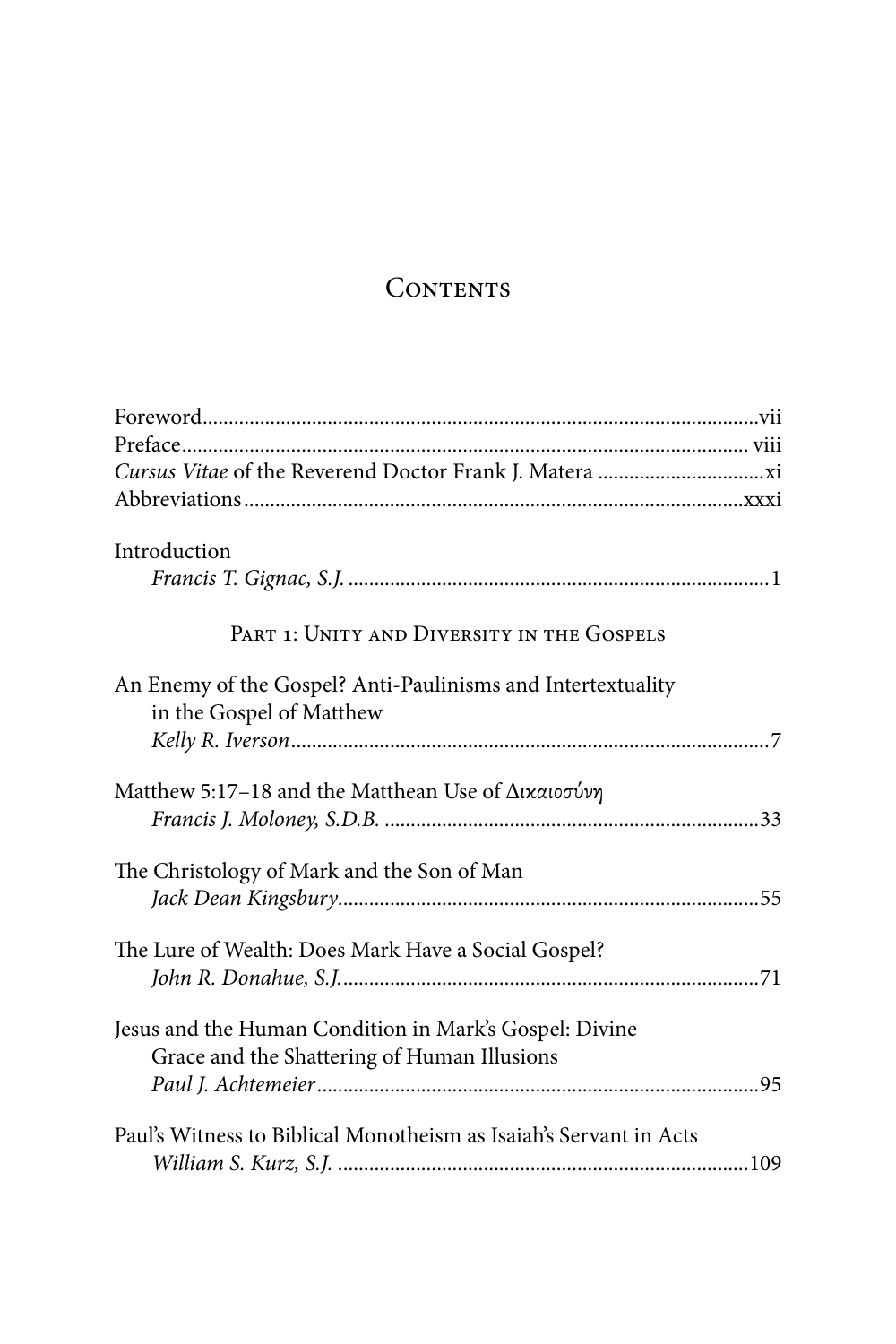## vi CONTENTS

| The Parable of the Wicked Tenants in the Vineyard: Is the                                          |  |
|----------------------------------------------------------------------------------------------------|--|
| Gospel of Thomas Independent of the Synoptics?                                                     |  |
|                                                                                                    |  |
|                                                                                                    |  |
| PART 2: UNITY AND DIVERSITY IN PAUL                                                                |  |
| From the Acts of the Apostles to Paul: Shaking off the Muffled<br>Majesty of Impersonal Authorship |  |
|                                                                                                    |  |
| Cruciformity according to Jesus and Paul                                                           |  |
|                                                                                                    |  |
| Galatians 3:10: A "Newer Perspective" on an Omitted Premise                                        |  |
|                                                                                                    |  |
| The Body in Question: The Social Complexities of Resurrection                                      |  |
|                                                                                                    |  |
| Faith, Christ, and Paul's Theology of Salvation History                                            |  |
|                                                                                                    |  |
| From Παρουσία to Έπιφάνεια: The Transformation of a                                                |  |
| Pauline Motif                                                                                      |  |
|                                                                                                    |  |
| Virtue in the New Testament: The Legacies of Paul and John in<br><b>Comparative Perspective</b>    |  |
|                                                                                                    |  |
|                                                                                                    |  |
|                                                                                                    |  |
|                                                                                                    |  |
|                                                                                                    |  |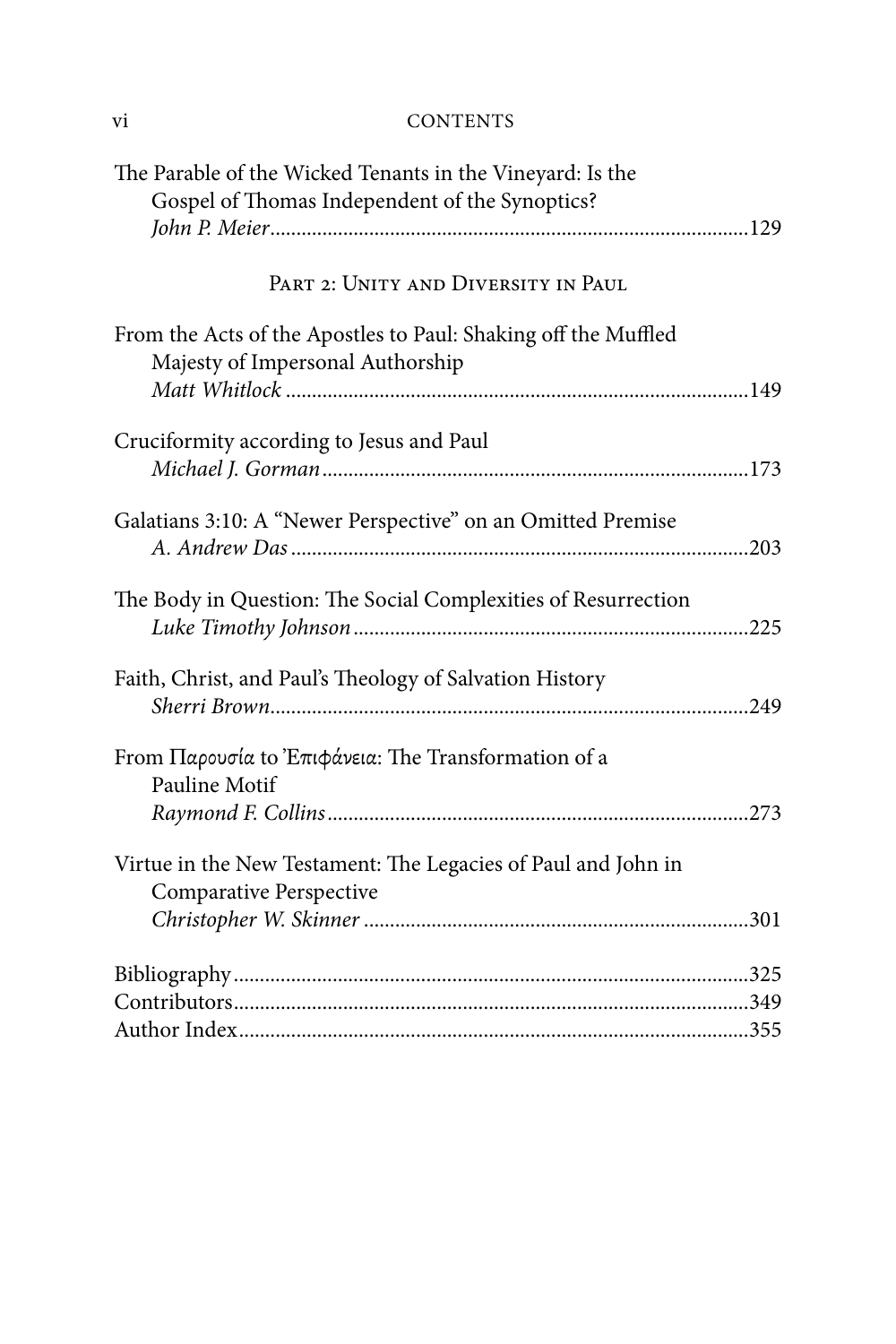## **FOREWORD**

It takes a tremendous amount of cooperation, enthusiasm, and, most importantly, secrecy, to bring a project like this to fruition. We would like to express our appreciation to a number of individuals who displayed all three on the way to helping us produce this volume in honor of Frank Matera. First, of course, had it not been for an outstanding group of contributors, there would be no book. Everyone worked with a sensitivity to the looming deadline and with an excitement that is not common to the production of an academic monograph. To each of our contributors, we owe a debt of gratitude. Second, we must thank Msgr. Kevin Irwin, former dean of the School of Theology and Religious Studies at the Catholic University of America, as well as his successor, Rev. Mark Morozowich, for their invaluable assistance in helping us procure information necessary for the completion of the volume. Third, we want to express our appreciation to Dr. Gail O'Day and the editorial board of the Society of Biblical Literature Early Christianity and Its Literature series for enthusiastically accepting our proposal to include this book in the series. A special thanks goes to Susan Ryberg, the references and extended services librarian at Mount Olive College (North Carolina) for her help in tracking down numerous obscure monographs and other bibliographic information useful for the completion of the book. As always, we owe a tremendous debt of gratitude to our families, particularly our wives, Tara and Kim, for their patience as we spent extra time in libraries, offices, and in front of computer screens.

Chris and Kelly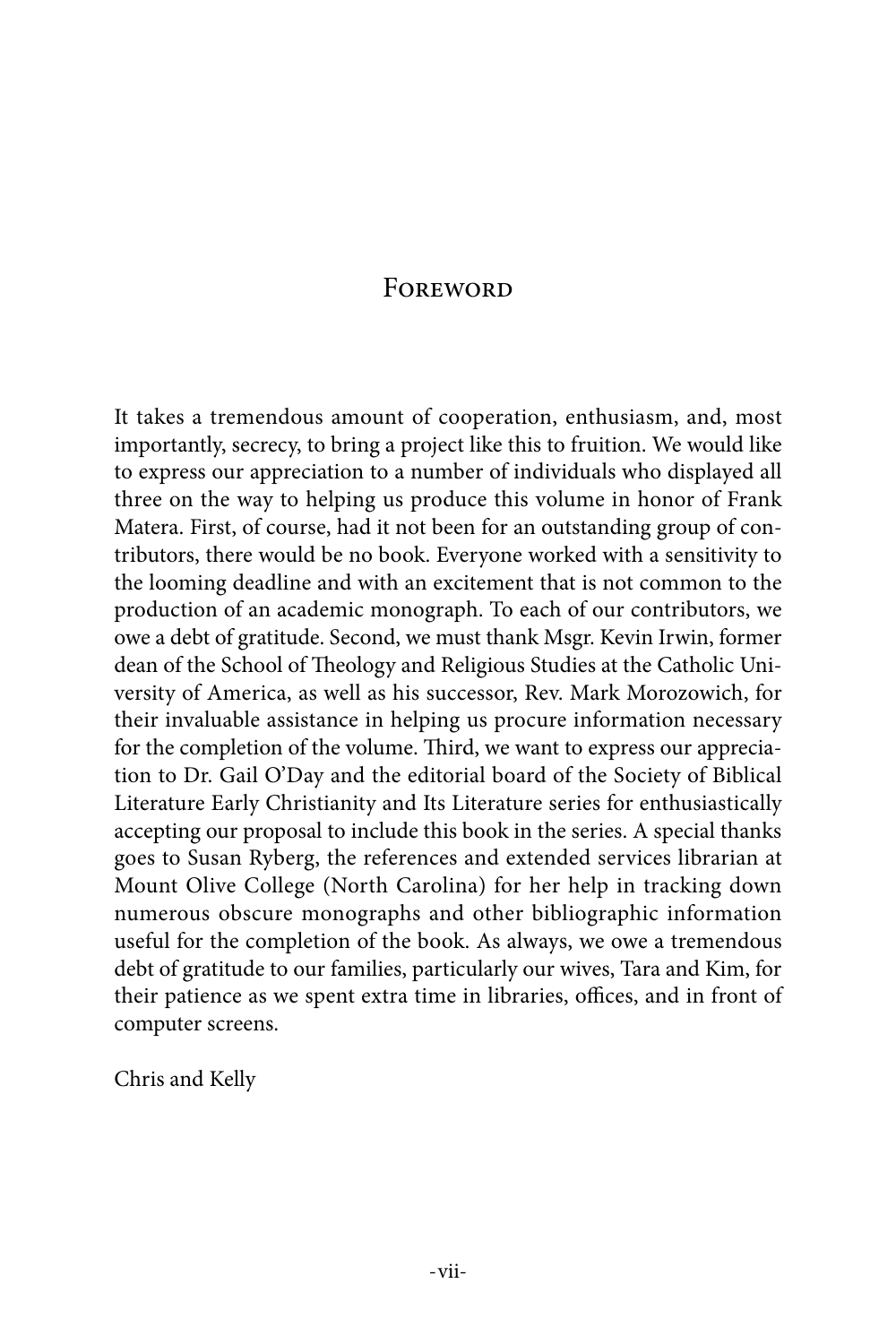## **PREFACE**

In a career that spans nearly forty-five years as a professor, scholar, and priest, Frank Matera has demonstrated a unique ability to interpret and communicate the diverse voices at work within the writings of the New Testament. In addition to serving as an acknowledgment of his seventieth birthday, this volume is a celebration of his work and a tribute to his impact as both a professor with keen pastoral sensitivities, and a scholar with an admirable breadth of expertise. During his productive career, Frank has published major commentaries on the writings of Paul (Galatians, 2 Corinthians, Romans), three volumes devoted to the Synoptic Gospels, and significant works on New Testament theology, ethics, and homiletics. In all of these endeavors Frank has displayed a range of scholarly proficiency and has become an acknowledged authority.

The unifying theme of this volume—the diverse unity of New Testament theology—has been a particularly important emphasis in Frank's teaching and writing. We have chosen this theme as a launching point for the essays in this book. In the introduction to his massive *New Testament Theology*, Frank makes this underlying assumption in his thinking explicit to the reader: "there is a rich diversity in the way the New Testament writers express the experience of salvation the first believers enjoyed because of God's salvific work in Christ," while there is also "an underlying unity in the diverse theologies of the New Testament."<sup>1</sup> The contributors to this volume—Frank Matera's colleagues, former students, and friends—have come together to reflect on and interact with this important theme in his scholarly writings, as well as other prominent foci that emerge from his academic publications.

After a series of reflections from Francis T. Gignac, Frank's longtime colleague at Catholic University, the essays that follow are divided into

<sup>1.</sup> Frank J. Matera, *New Testament Theology: Exploring Diversity and Unity* (Louisville: Westminster John Knox, 2007), xxviii.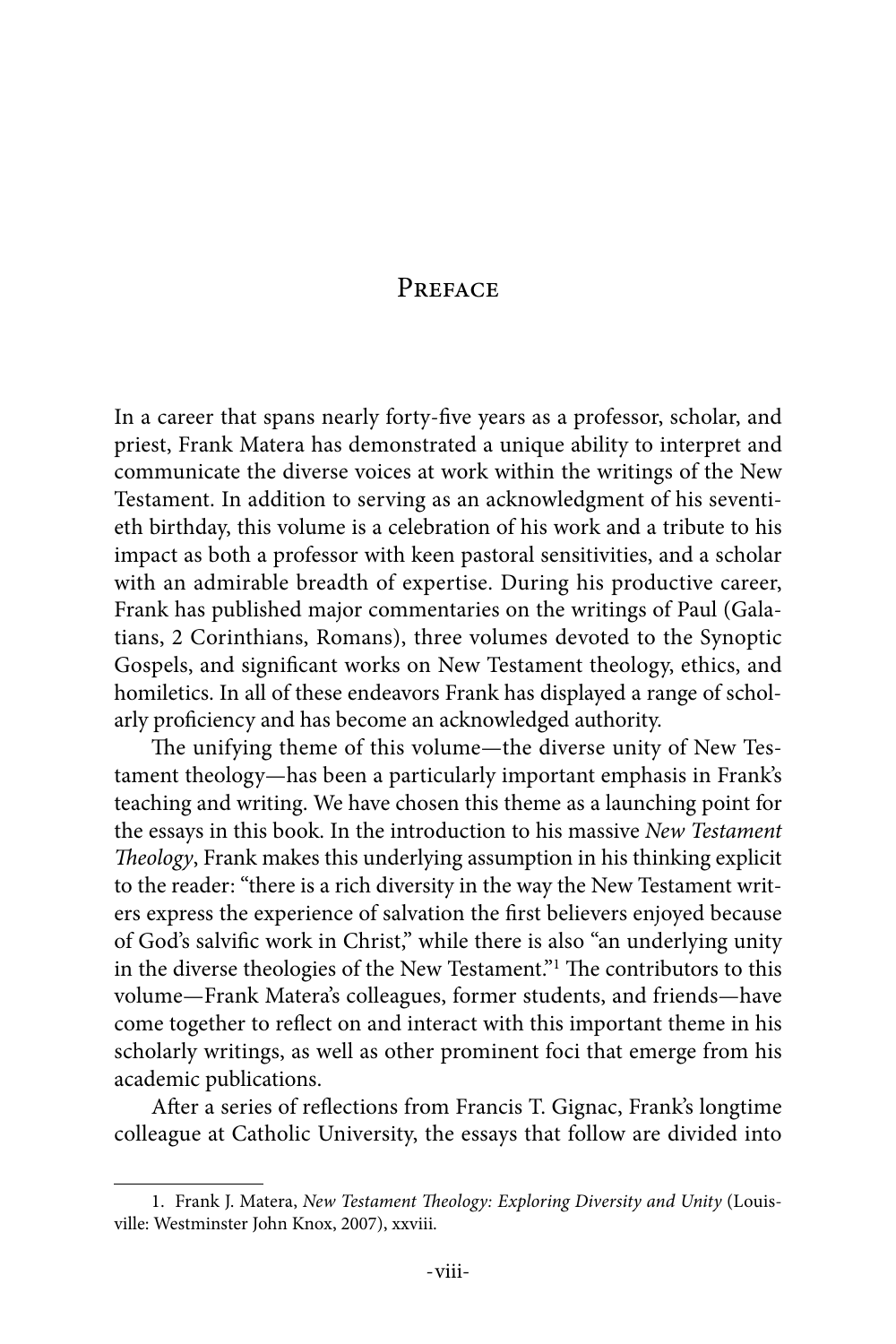#### PREFACE ix

two areas: studies in the New Testament narratives and studies in the Letters of Paul. Admittedly, this division is somewhat artificial, as many of the essays attempt to draw connections between both groups of writings. These essays attempt to interact in detail with contemporary scholarship vis-à-vis the scholarly publications of Frank Matera.

The first section of this book contains seven essays. In the first essay, Kelly R. Iverson engages the current debate over the supposed anti-Paulinisms in Matthew's Gospel, with a view to evaluating the various arguments set forward by David Sim. In the next essay, Francis J. Moloney analyzes the Matthean use of δικαιοσύνη, a term otherwise known for its prominence in the Pauline corpus. The next three studies focus on the Gospel of Mark; Jack Dean Kingsbury, John R. Donahue, and Paul J. Achtemeier explore Markan Christology, social ethics, and soteriology, respectively. Then, in an essay devoted to Luke-Acts, William J. Kurz asks how the mission of God's servant in Isaiah influences the portrayal of Paul in Acts, specifically Paul's witness to the one living God. In the final essay of the first section, John Paul Meier examines the so-called parable of the Wicked Tenants in order to shed light on the potential relationship between the Synoptic Gospels and the extracanonical Gospel of Thomas.

The second section of the book also consists of seven essays. Matthew G. Whitlock begins the section by attempting to construct a bridge from Acts to Paul, with an emphasis on how modern literary studies help to illuminate the use of different nonauthorial voices in each text. Michael J. Gorman follows by locating elements of cruciform teaching in the Synoptic tradition—chiefly represented by the Gospel of Mark—and compares them to the Pauline understanding of cruciform spirituality. The next four essays are devoted to theological themes in Paul's Letters. A. Andrew Das raises questions about the legitimacy of foisting the law upon the Gentiles, filtering his discussion through the grid of Gal 3:10. Luke Timothy Johnson offers a fresh examination of the σῶμα concept in Paul, with special attention to the Corinthian correspondence. Sherri Brown visits the notoriously difficult issue of the πίστις Χριστοῦ formulation in the context of Paul's understanding of salvation history. Raymond F. Collins explores the transformation of a Pauline motif—the early expectation of Jesus' παρουσία ("coming" or "presence") alongside Paul's later emphasis on Jesus' ἐπιφάνεια ("appearance"). In the book's final essay, Christopher W. Skinner compares Pauline and Johannine views on virtue as a means to the end of illuminating foundational elements of their ethical teachings.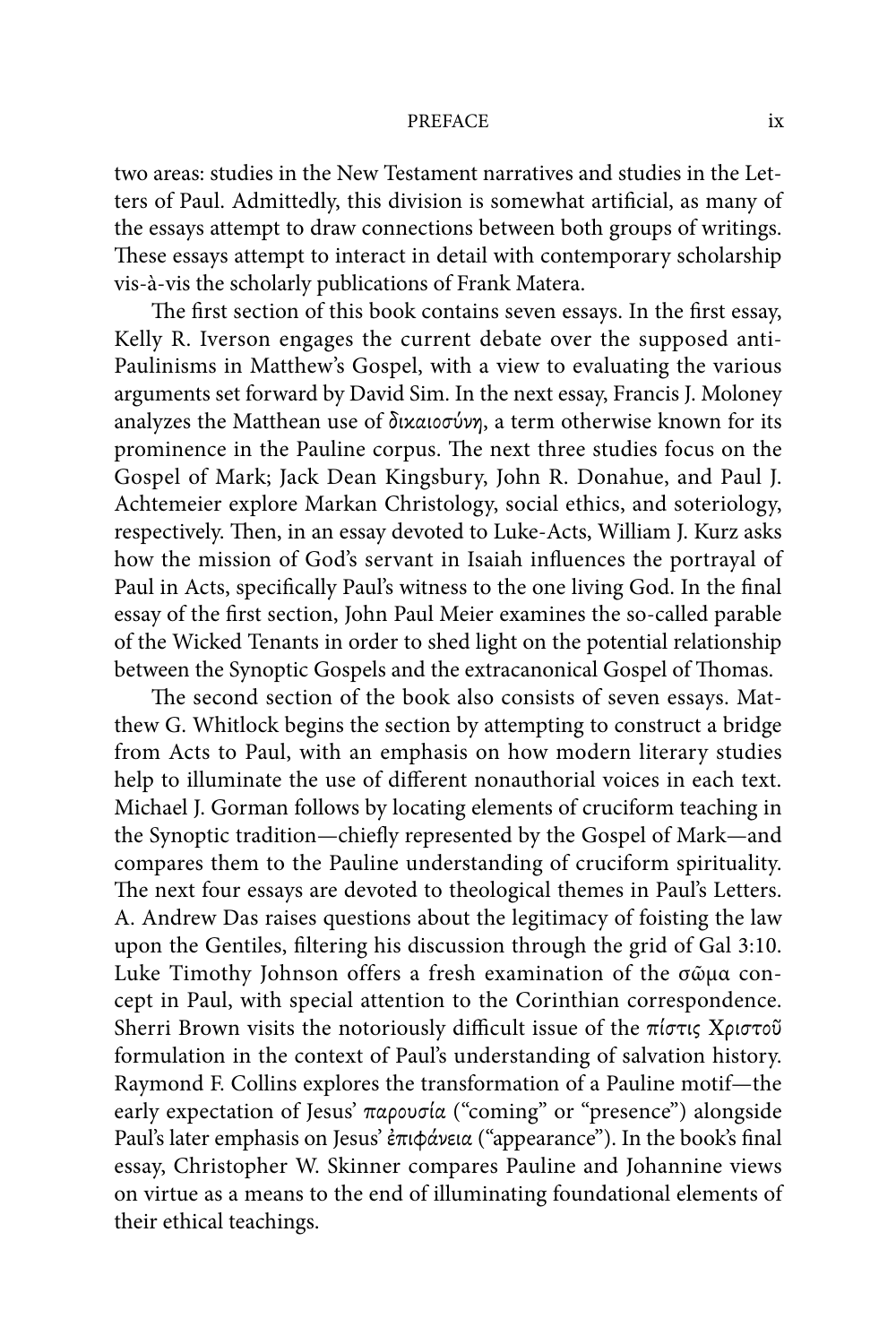#### x PREFACE

Finally, we want to offer a special word to Frank: It is our hope that this volume will communicate to you the depth of our appreciation for what you have imparted to so many. We also hope that it will, in some small measure, return to you some of the benefits we have gained from hearing your lectures, reading your books, and sharing in different kinds of enlightening and challenging conversations with you over the years. Congratulations on your stellar career and forthcoming retirement.

Chris and Kelly (on behalf of all the contributors) October 2011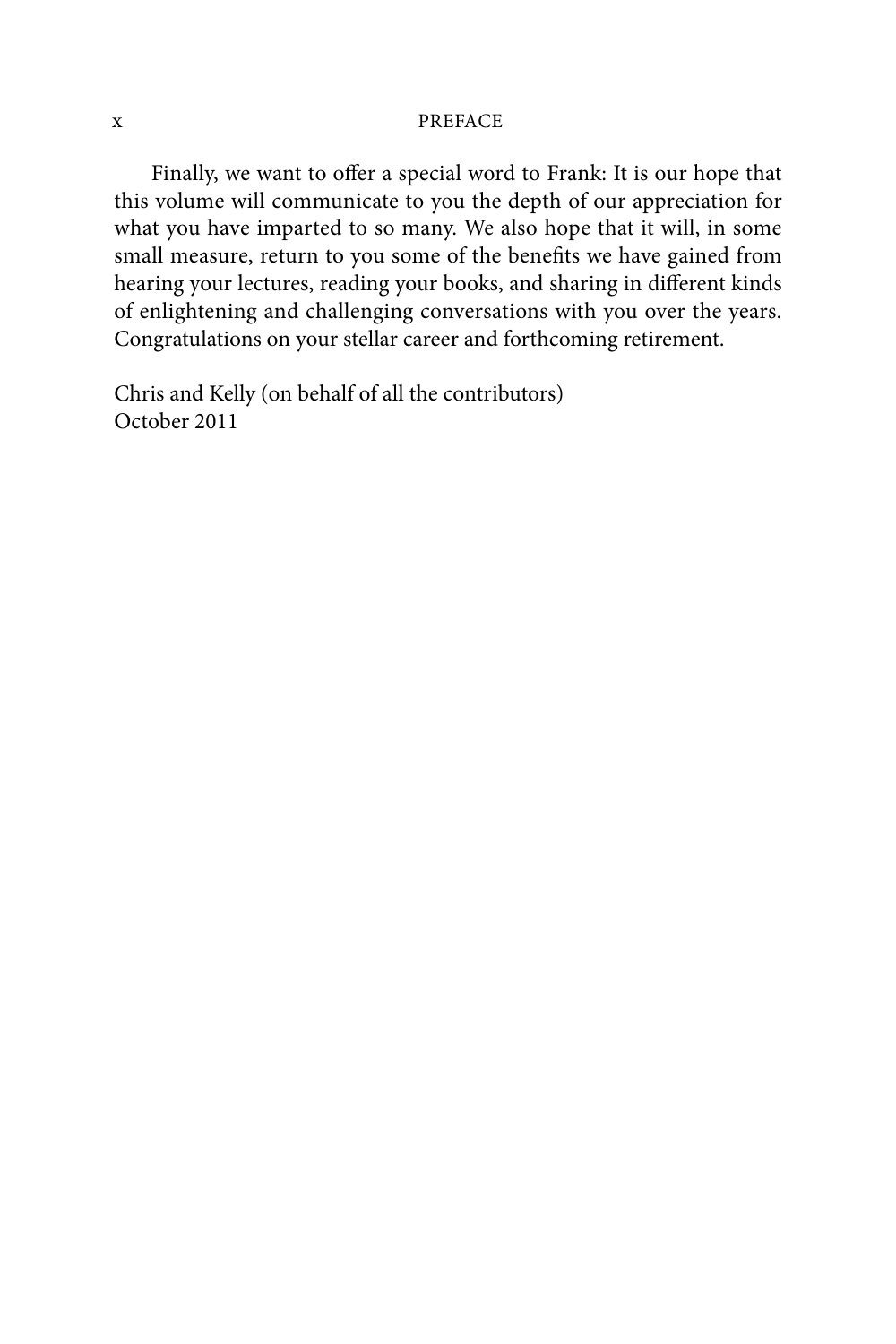## *Cursus Vitae* of the Reverend Doctor FRANK J. MATERA

| 1942      | Born in New Britain, Connecticut                          |
|-----------|-----------------------------------------------------------|
| 1960      | Graduated from St. Thomas Aquinas High School (New        |
|           | Britain, Connecticut)                                     |
| 1964      | Earned BA from St. Bernard Seminary (Rochester, New       |
|           | York)                                                     |
| 1968      | Earned MA in Theology from the University of Louvain      |
|           | (Louvain, Belgium)                                        |
| 1968      | Ordained in Louvain to the Archdiocese of Hartford,       |
|           | Connecticut                                               |
| 1968      | Appointed Temporary Assistant Pastor at St. Vincent       |
|           | DePaul Parish (East Haven, Connecticut)                   |
| 1968-1970 | Taught Theology at the Diocesan Sisters College (Madi-    |
|           | son, Connecticut)                                         |
| 1968-1972 | Served as Assistant Pastor of St. Margaret Parish (Madi-  |
|           | son, Connecticut)                                         |
| 1971-1972 | Taught Christian Ethics at St. Joseph College (Hartford,  |
|           | Connecticut)                                              |
| 1972-1978 | Served as Copastor of St. Rose Parish (Meriden, Con-      |
|           | necticut)                                                 |
| 1981      | Earned PhD from Union Theological Seminary (Rich-         |
|           | mond, Virginia)                                           |
| 1981      | Appointed Assistant Pastor of St. Joseph Parish (New      |
|           | Haven, Connecticut)                                       |
| 1982      | Appointed to the full-time faculty of St. John's Seminary |
|           | (Brighton, Massachusetts)                                 |
| 1987      | Appointed Assistant Pastor of St. Thomas Parish (South-   |
|           | ington, Connecticut)                                      |
| 1987-1993 | Served as Associate Editor of Catholic Biblical Quarterly |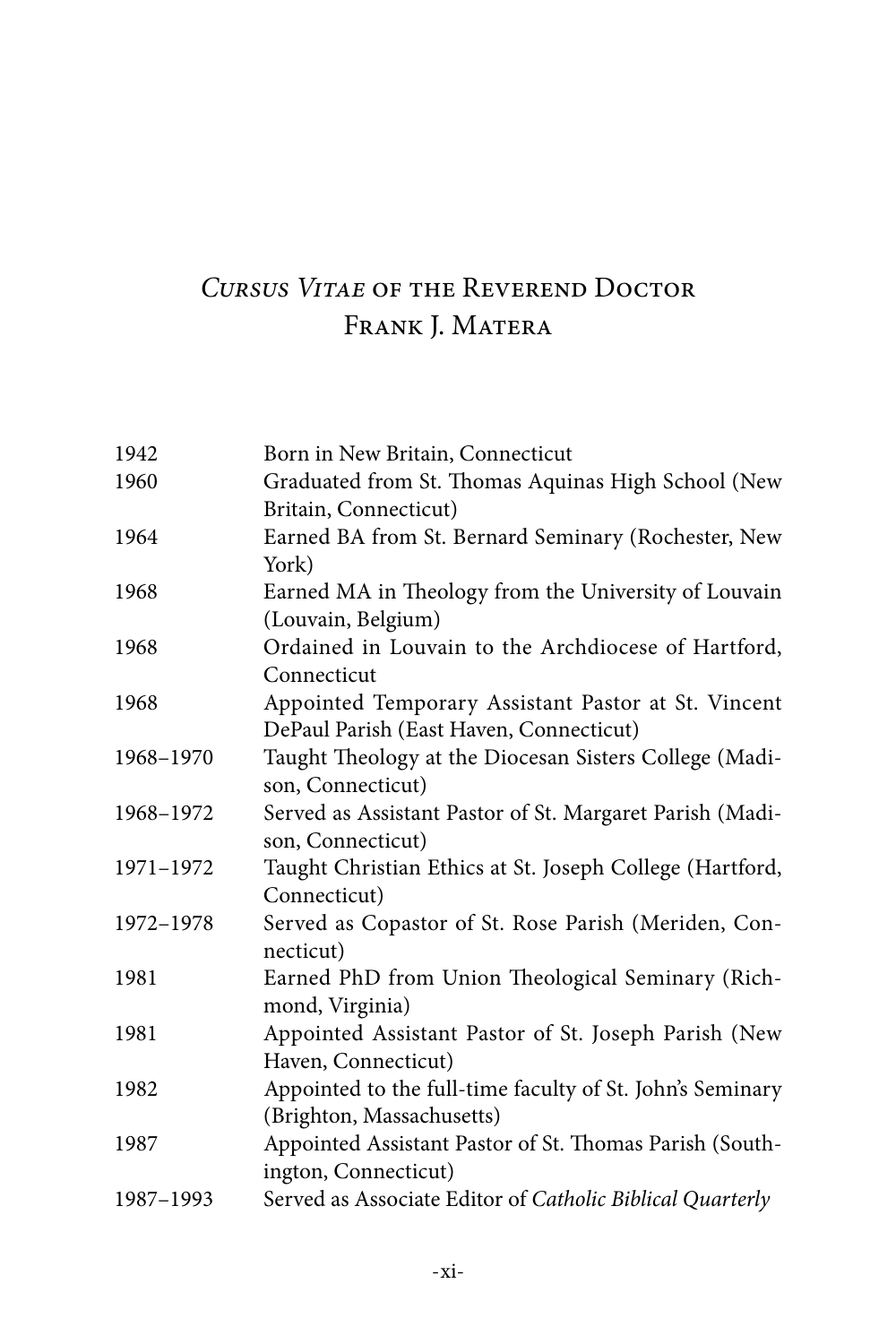| X11 | CURSUS VITAE |
|-----|--------------|
|     |              |

| 1988         | Appointed Assistant Professor of New Testament Studies<br>at Catholic University of America (Washington, D.C.)           |
|--------------|--------------------------------------------------------------------------------------------------------------------------|
| 1990-Present | Served as Weekend Assistant at Holy Family Parish<br>(Davidsonville, Maryland)                                           |
| 1990         | Promoted to Associate Professor of New Testament at<br>Catholic University of America (Washington, D.C.)                 |
| 1994         | Served as Delegate of the Roman Catholic Church to the<br>Meeting of Faith and Order (Santiago, Spain)                   |
| 1994         | Promoted to Ordinary Professor of New Testament at<br>Catholic University of America (Washington, D.C.)                  |
| 1994-1996    | Served as Consulter for the Catholic Biblical Association<br>of America                                                  |
| 1994-2000    | Served as Member of the Plenary Commission of Faith<br>and Order                                                         |
| 1995-1998    | Served as Associate Chair of the Department of Theology<br>at Catholic University of America (Washington, D.C.)          |
| 1998-2001    | Served as Chair of the Department of Theology at Catho-<br>lic University of America (Washington, D.C.)                  |
| 2003         | Served as Vice-President of the Catholic Biblical Associa-<br>tion of America                                            |
| 2003-2004    | Served as President of the Catholic Biblical Association<br>of America                                                   |
| 2004         | Appointed the Andrews-Kelly-Ryan Professor of Biblical<br>Studies at Catholic University of America (Washington,<br>D.C. |
| 2009         | Awarded Doctor of Divinity honoris causa from St.<br>Mary's Seminary and University (Baltimore, Maryland)                |
| 2011         | Received the Catholic University of America Award for<br>Overall Teaching Excellence                                     |
| 2012         | Retirement from Catholic University of America                                                                           |

#### **PUBLICATIONS**

## *Compiled by Christopher W. Skinner and Kelly R. Iverson*

Listed below are the publications of Frank Matera that have appeared in print as of December 2011. The list includes 12 books (three of which have been translated into Portuguese, Spanish, or Italian); 65 articles, essays, or chapters; and 75 book reviews. This list is a testament to the breadth of Fr. Matera's research interests and expertise.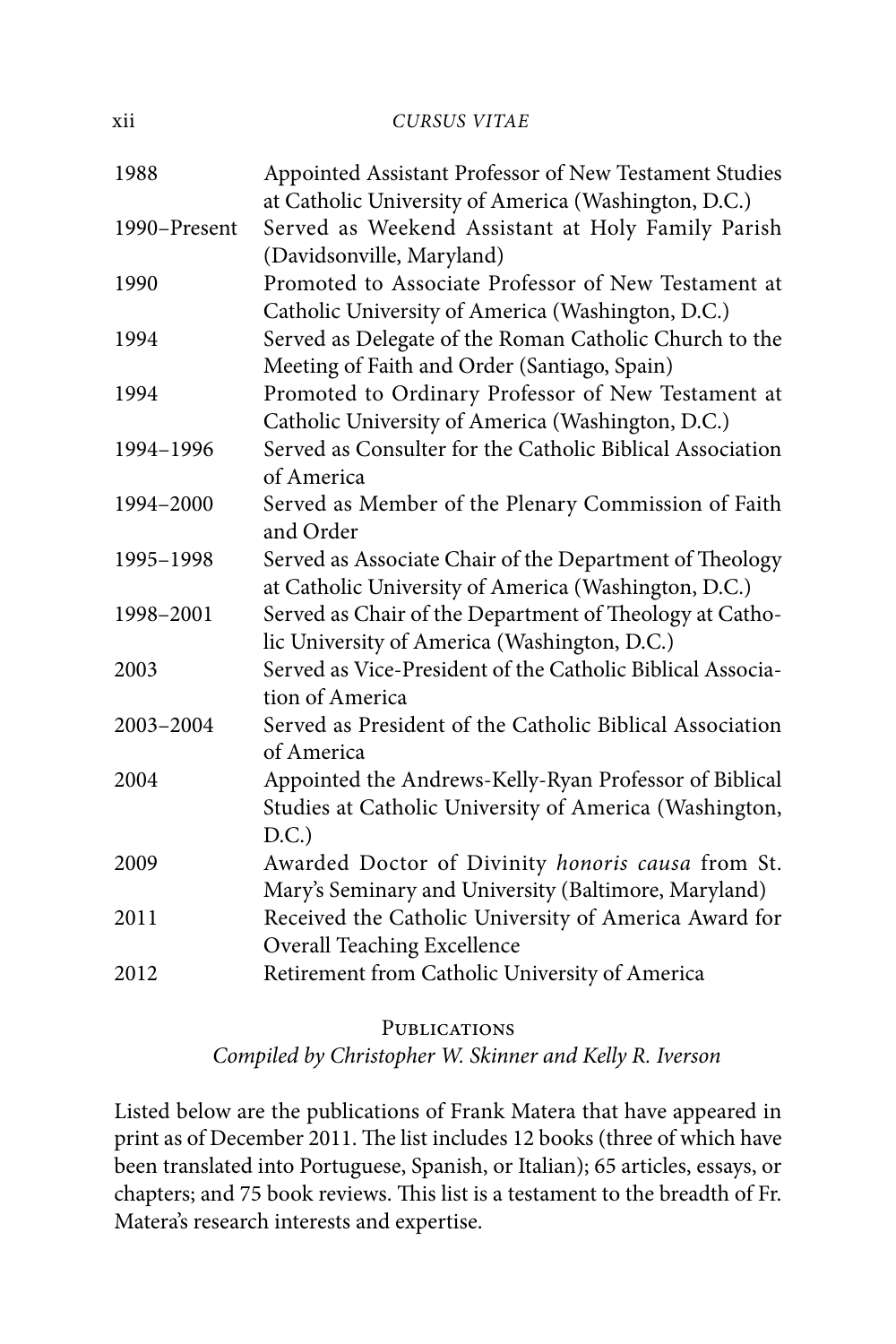"Interpreting Mark—Some Recent Theories of Redaction Criticism." *LS* 2 (1968): 113–31.

#### 1982

- *The Kingship of Jesus: Composition Theology in Mark 15. SBLDS 66. Chico,* Calif.: Scholars Press, 1982.
- Review of Louis Marin, *The Semiotics of the Passion Narrative: Topics and Figures. CBQ* 44 (1982): 516–17.
- Review of John Riches, *Jesus and the Transformation of Judaism. Int* 36 (1982): 91–92.

#### 1983

- Review of Josef Ernst, *Das Evangelium nach Markus. CBQ* 45 (1983): 686– 87.
- Review of August Strobel, *Die Stunde der Wahrheit: Untersuchungen zum Strafverfahren gegen Jesus. JBL* 102 (1983): 336–38.

#### 1984

"Matthew 27:11–24." *Int* 38 (1984): 55–59.

- Review of Ernest Best, *Following Jesus: Discipleship in the Gospel of Mark. Int* 38 (1984): 93–94.
- Review of Klyne Snodgrass, *The Parable of the Wicked Tenants.* CBQ 46 (1984): 592–93.

#### 1985

"Gospel." Pages 354–55 in *HBD*.

"Incarnation." Page 420 in *HBD*.

"Reconciliation." Page 856 in *HBD*.

"Repentance." Pages 861–62 in *HBD*.

"Servant." Pages 929–30 in *HBD*.

"The Death of Jesus According to Luke: A Question of Sources." *CBQ* 47 (1985): 469–85.

"Preaching Paul." *Chicago Studies* 24 (1985): 323–38.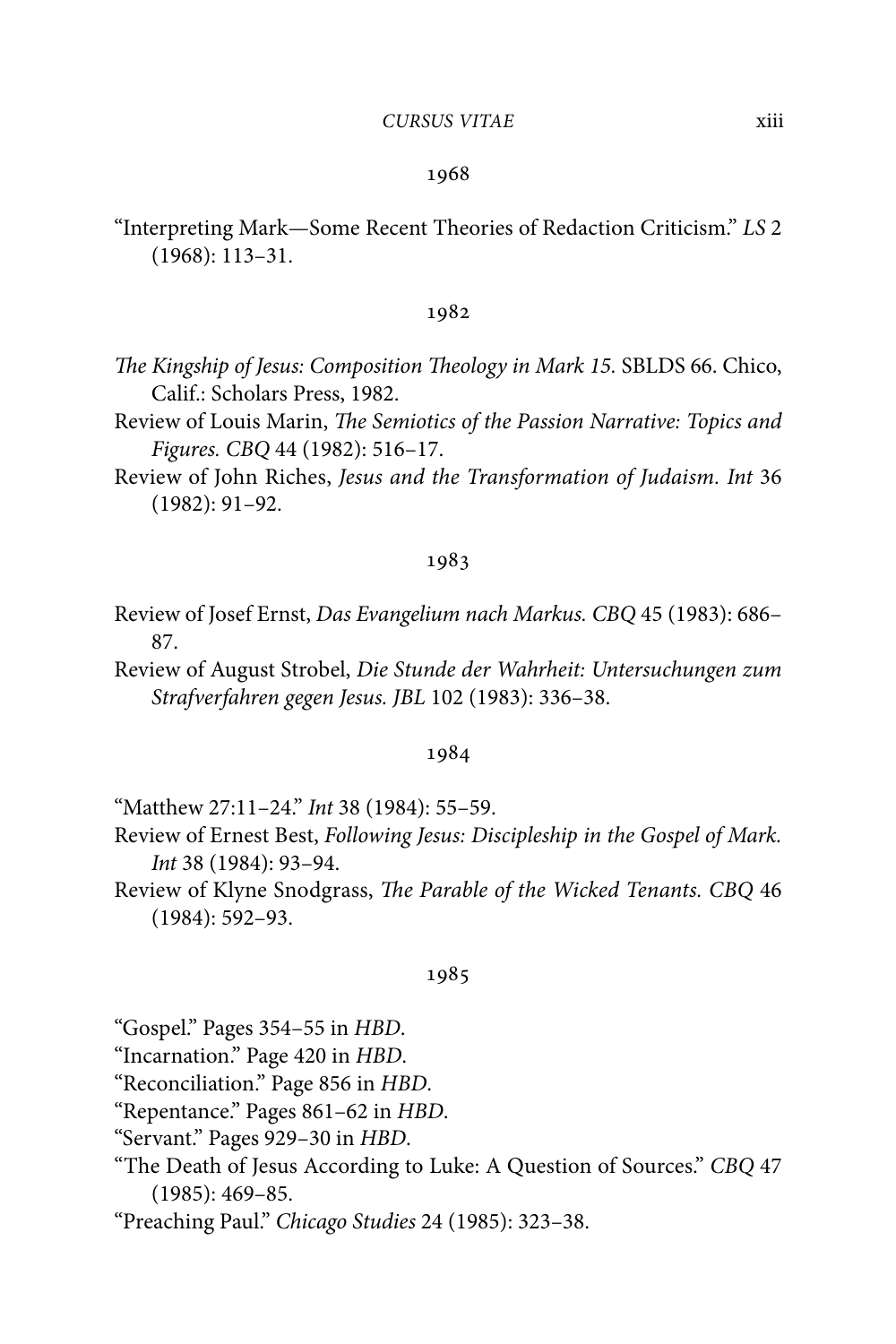- Review of Cilliers Breytenbach, *Nachfolge und Zukunftserwartung nach Markus: Eine methodenkritische Studie. CBQ* 47 (1985): 343–44.
- Review of Barnbas Lindars, *Jesus Son of Man: A Fresh Examination of the Son of Man Sayings in the Gospels. CBQ* 47 (1985): 732–33.
- Review of Douglas J. Moo, *The Old Testament in the Gospel Passion Narratives. JBL* 104 (1985): 542–44.
- Review of Christopher Tuckett, ed., *The Messianic Secret*; Paul D. Hanson, ed., Visionaries and Their Apocalypses; Graham Stanton, ed., The Inter*pretation of Matthew*; and James L. Crenshaw, ed., *Theodicy in the Old Testament. Int* 39 (1985): 314–16.

- *Passion Narratives and Gospel Theologies: Interpreting the Synoptics through Th eir Passion Stories*. New York: Paulist Press, 1986. Repr., Eugene, Ore.: Wipf & Stock, 2001.
- Review of Walter Schmithals, *Einleitung in die drei ersten Evangelien. CBQ* 48 (1986): 758–59.

#### 1987

*What Are They Saying about Mark?* New York: Paulist Press, 1987. Repr., Eugene, Ore.: Wipf & Stock, 2002.

"Acts 10:34–43." *Int* 41 (1987): 62–66.

- "The Passion According to Matthew, Part One: Jesus Unleashes the Passion." *Clergy Review* 62 (1987): 93–97.
- "The Passion According to Matthew, Part Two: Jesus Suffers the Passion." *Priests and People* [formerly *Clergy Review*] 1 (1987): 13–17.

"The Plot of Matthew's Gospel." *CBQ* 49 (1987): 233–53.

- Review of Hans F. Bayer, *Jesus' Predictions of Vindication and Resurrection*. *CBQ* 49 (1987): 661–62.
- Review of Xavier Leon-Dufour, *Life and Death in the New Testament: The Teachings of Jesus and Paul. Cross Currents* 37 (1987): 328–30.
- Review of Donald Senior, C.P., *The Passion of Jesus in the Gospel of Matthew. JBL* 106 (1987): 543–44.
- Review of Walter Wink, *Unmasking the Powers: The Invisible Forces that Determine Human Existence. Int* 41 (1987): 210–11.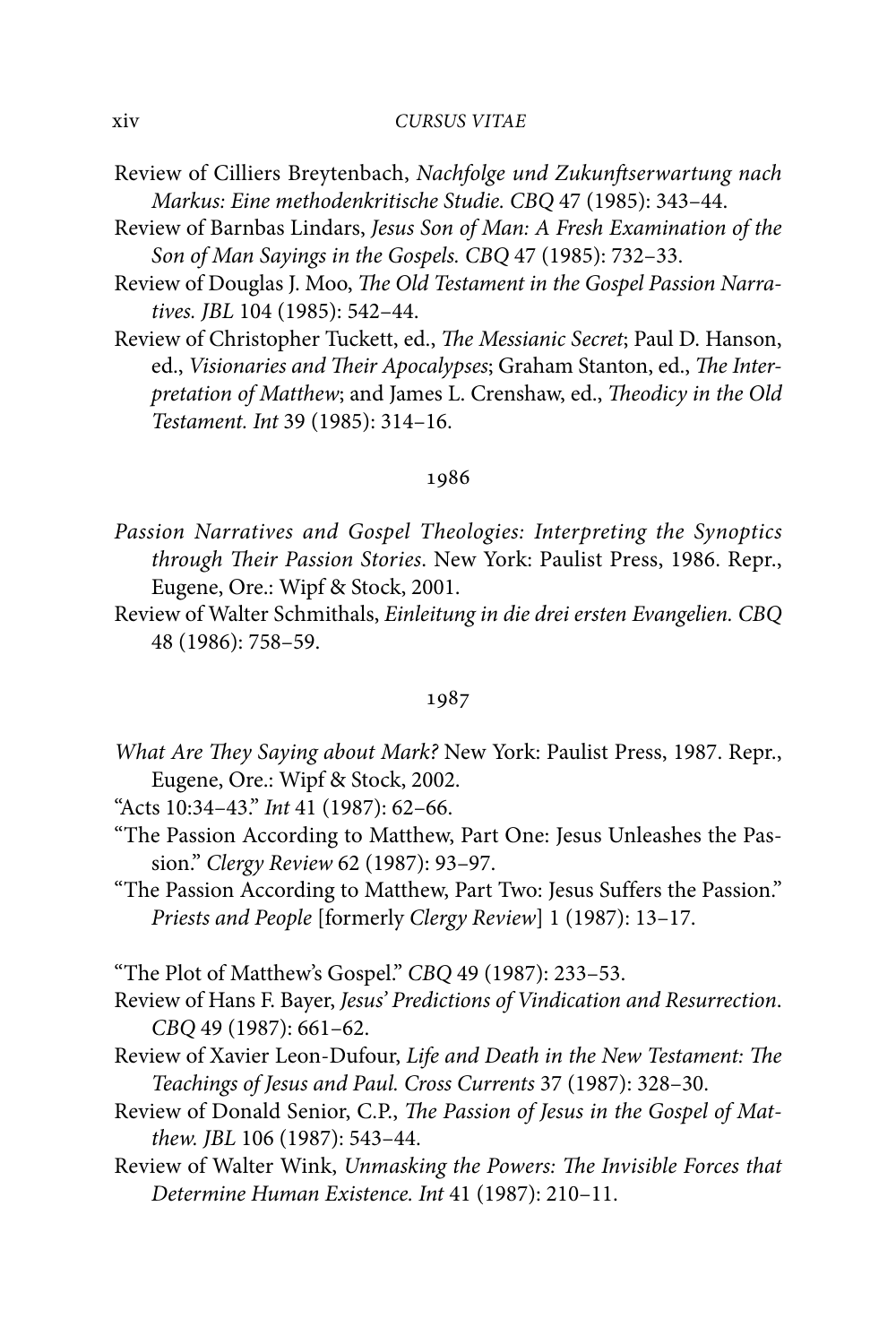- "The Culmination of Paul's Argument to the Galatians: Gal. 5.1–6.17." *JSNT* 32 (1988): 79–91.
- " 'On Behalf of Others,' 'Cleansing,' and 'Return': Johannine Images for Jesus' Death." *LS* 13 (1988): 161–78.
- "The Prologue as the Interpretative Key to Mark's Gospel." *JSNT* 34 (1988): 3–20.
- "II Peter, Jude." Pages 353–57 in *The Books of the Bible: The Apocrypha* and the New Testament. Edited by Bernard W. Anderson. Vol. 2 of *The Books of the Bible*. New York: Scribner's, 1988.
- Review of Reinhard Feldmeier, *Die Krisis des Gottessohnes: Die Gethsemaneerzählung als Schlüssel der Markuspassion*. *CBQ* 50 (1988): 315–16.
- Review of C. S. Mann, *Mark: A New Translation with Introduction and Commentary*. *Int* 42 (1988): 193–96.
- Review of Bernard Orchard, *The Order of the Synoptics: Why Three Synoptic Gospels? CBQ* 50 (1988): 539–40.

- "The Ethics of the Kingdom in the Gospel of Matthew." *Listening: Journal of Religion and Culture* 24 (1989): 241–50.
- "His Blood Be on Us and Our Children." *The Bible Today* 27 (1989): 345-50.
- "The Incomprehension of the Disciples and Peter's Confession (Mark 6,14–8,30)." *Bib* 70 (1989): 153–72.
- "Luke 22,66–71: Jesus before the *Presbyterion*." *ETL* 65 (1989): 43–59. Repr. pages 517–33 in *L'Évangile de Luc/The Gospel of Luke*. Edited by F. Neirynck. BETL 32. Leuven: Peeters, 1989.
- "Luke 23,1–25: Jesus before Pilate, Herod, and Israel." Pages 535–51 in L'Évangile de Luc/*The Gospel of Luke*. Edited by F. Neirynck. BETL 32. Leuven: Peeters, 1989.
- "Mystery and Humanity: The Jesus of Mark." *Church* 5 (1989): 20–24.
- "Something to Say: John 20:1–18." *Int* 43 (1989): 402–6.
- Review of John Dominic Crossan, *The Cross That Spoke: The Origins of the Passion Narrative. Worship* 63 (1989): 269–70.
- Review of James Luther Mays, ed., *Harper's Bible Commentary. Th To* 46 (1989): 212–14.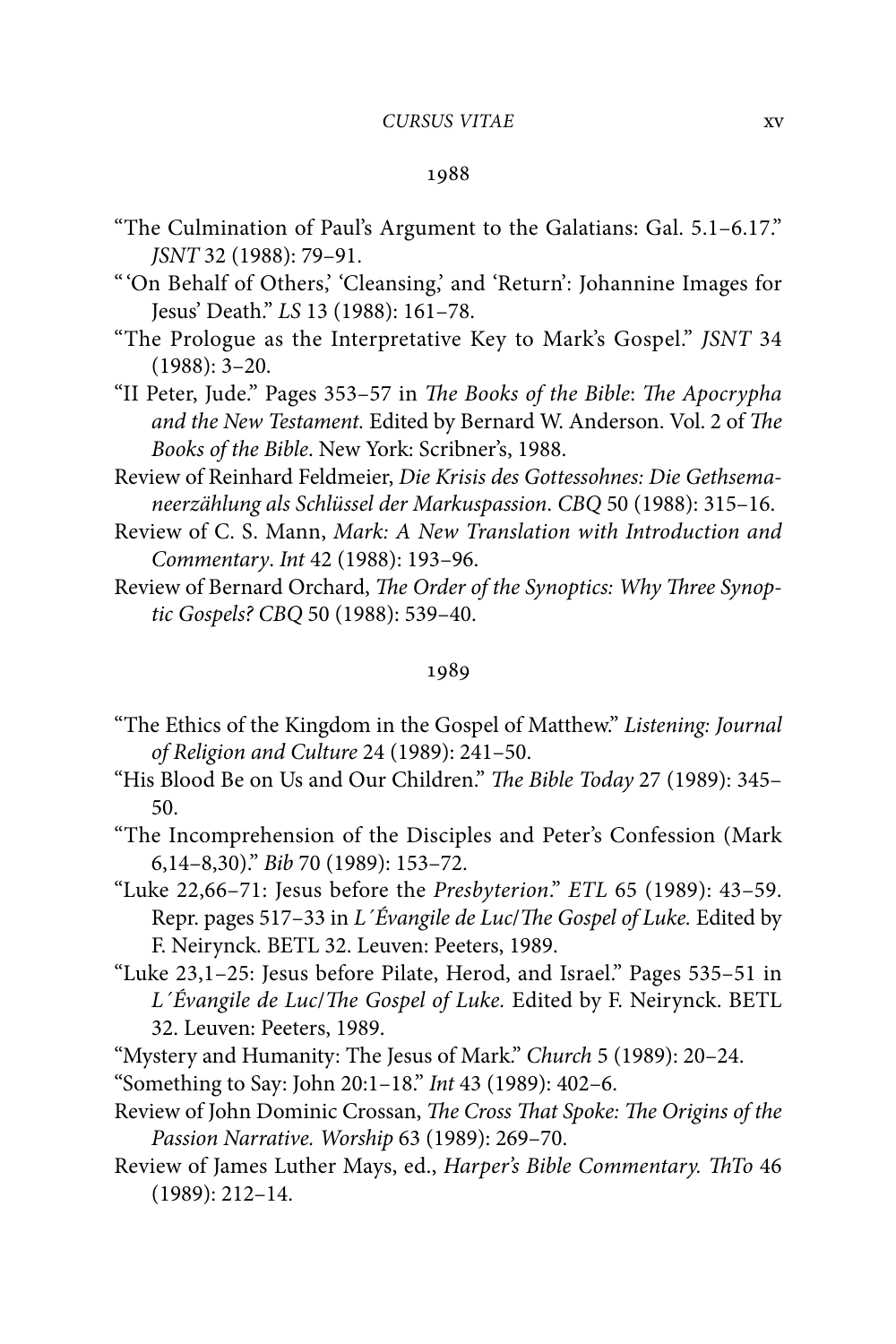- Review of Ched Myers, *Binding the Strong Man: A Political Reading of Mark's Story of Jesus. Th To* 46 (1989): 354.
- Review of Jerome H. Neyrey, *An Ideology of Revolt: John's Christology in Social-Science Perspective*; and David Rensberger, *Johannine Faith and Liberating Community. TS* 50 (1989): 791–93.
- Review of Gerard Rosse, *The Cry of Jesus on the Cross: A Biblical and Theological Study. CBQ* 51 (1989): 381–82.

"Jesus before Annas: John 18, 13–14.19–24." *ETL* 66 (1990): 38–55.

- "Jesus in the Gospel according to Mark: The Crucified Messiah." *Priests and People* 4 (1990): 87–90.
- "Responsibility for the Death of Jesus according to the Acts of the Apostles." *JSNT* 39 (1990): 77–93.
- Review of William A. Beardslee et al., eds., *Biblical Preaching on the Death of Jesus. Th To* 47 (1990): 226.
- Review of Joel B. Green, *The Death of Jesus: Tradition and Interpretation in the Passion Narrative. Int* 44 (1990): 206–7.
- Review of Bertram L. Melbourne, *Slow to Understand: The Disciples in Synoptic Perspective*. *CBQ* 52 (1990): 759–60.

#### 1991

"The Trial of Jesus: Problems and Proposals." *Int* 45 (1991): 5–16.

- Review of William S. Babcock, ed., *Paul and the Legacies of Paul. Catholic Historical Review* 77 (1991): 492–93.
- Review of Donald Senior, ed., *The Catholic Study Bible. National Catholic Reporter* (1990): 27.
- Review of Mary Ann Tolbert, *Sowing the Gospel: Mark's World in Literary-Historical Perspective. Int* 45 (1991): 186–87.

- *Galatians.* SP 9. Collegeville, Minn.: Glazier, 1992. Repr. in paperback with an updated bibliography in 2007.
- "Christ, Death of." *ABD* 1:923–25.
- Review of John S. Kloppenborg, *Q-Thomas Reader. CBQ* 54 (1992): 394-95.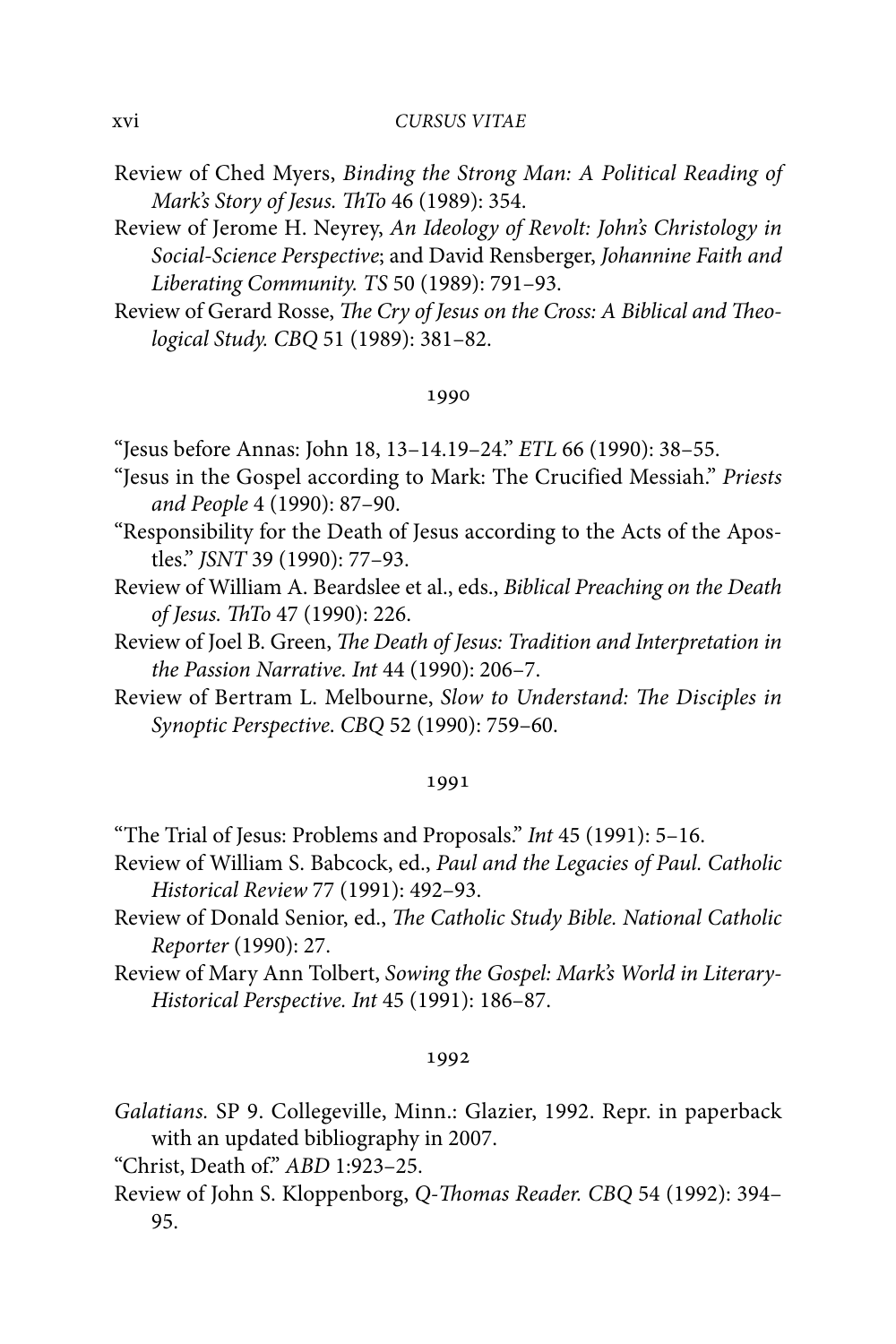#### *CURSUS VITAE* xvii

Review of Gerd Theissen, *The Gospels in Context: Social and Political History in the Synoptic Tradition. TS* 53 (1992): 548–50.

#### 1993

- "The Death of Jesus and the Cross in Paul's Letter to the Galatians." *LS* 18 (1993): 283–96.
- "'He Saved Others: He Cannot Save Himself': A Literary-Critical Perspective on the Markan Miracles." *Int* 47 (1993): 15–26.
- "Jesus' Journey to Jerusalem (Luke 9.51–19.46): A Conflict with Israel." *JSNT* 51 (1993): 57–77.
- "Jesus through the Gospels." *The Living Light* 30 (1993): 51-60.
- Review of Robert W. Herron Jr., *Mark's Account of Peter's Denial of Jesus: A History of Its Interpretation. CBQ* 55 (1993): 370–71.
- Review of Richard N. Longenecker, *Galatians. JBL* 112 (1993): 730–32.
- Review of Joel Marcus, *The Way of the Lord: Christological Exegesis of the Old Testament in the Gospel of Mark. Th To* 50 (1993): 490–91.

#### 1994

- "Moral Exhortation: The Relation between Moral Exhortation and Doctrinal Exposition in the Letter to the Hebrews." *Toronto Journal of Th eology* 10 (1994): 169–84.
- Review of Raymond E. Brown, *The Death of the Messiah: From Gethsemane to the Grave. TS* 55 (1994): 739–41.
- Review of John Paul Heil, *The Gospel of Mark as a Model for Action: A Reader-Response Commentary. CBQ* 56 (1994): 139–40.

- "The Crucified Son of God: Introducing the Gospel according to Mark." *Chicago Studies* 34 (1995): 6–16.
- "Ethics for the Kingdom of God: The Gospel according to Mark." *LS* 20 (1995): 187–200.
- Review of James D. G. Dunn, *The Epistle to the Galatians*. *CBQ* 57 (1995): 175–76.
- Review of Jan Lambrecht, ed., *The Truth of the Gospel (Galatians 1:1-4:11.) LS* 20 (1995): 426–27.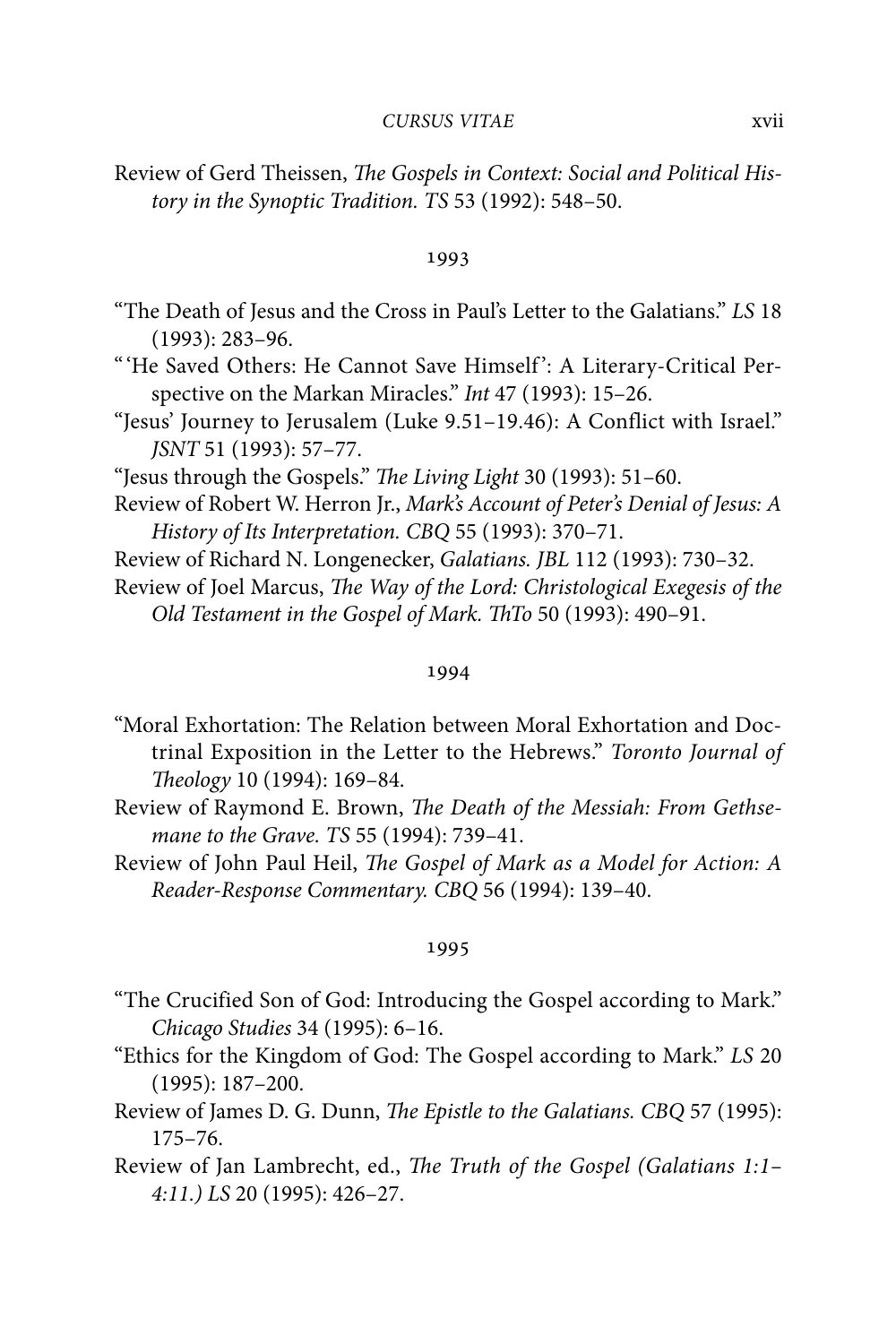#### xviii *CURSUS VITAE*

- Review of Wayne A. Meeks, *The Origins of Christian Morality: The First Two Centuries. Bible Review* 11 (1995): 13–14.
- Review of Darrell J. Pursiful, *The Cultic Motif in the Spirituality of the Book of Hebrews. Toronto Journal of Th eology* 11 (1995): 252–53.

#### 1996

- *New Testament Ethics: The Legacies of Jesus and Paul. Louisville: Westmin*ster John Knox, 1996.
- "Jesus among Gentiles and Jews." *The Bible Today* 34 (1996): 148–52.
- Review of Morna D. Hooker, *Not Ashamed of the Gospel: New Testament Interpretations of the Death of Christ. LS* 21 (1996): 289.
- Review of Howard Clark Kee, *Who Are the People of God? Early Christian Models of Community*. *TS* 57 (1996): 523–25.
- Review of Rudolf Schnackenburg, *Jesus in the Gospels: A Biblical Christology. CBQ* 58 (1996): 773–74.

#### 1997

- Review of Richard B. Hays, *The Moral Vision of the New Testament: Community, Cross, New Creation: A Contemporary Introduction to New Testament Ethics. TS* 58 (1997): 537–39.
- Review of James M. Scott, *Paul and the Nations: The Old Testament and Jewish Background of Paul's Mission to the Nations with Special Reference to the Destination of Galatians. CBQ* 59 (1997): 398–99.
- Review of Sondra Ely Wheeler, *Wealth as Peril and Obligation: The New Testament on Possessions*. *Int* 51 (1997): 206–8.

#### 1998

"Preaching the Spirit in the Year of Luke." *Church* 14 (1998): 29–32.

- Review of M. John Farrelly, *Faith in God through Jesus Christ: Foundational Th eology II*. *Th To* 55 (1998): 144.
- Review of Jeffrey S. Siker, *Scripture and Ethics: Twentieth-Century Portraits. Int* 52 (1998): 106–7.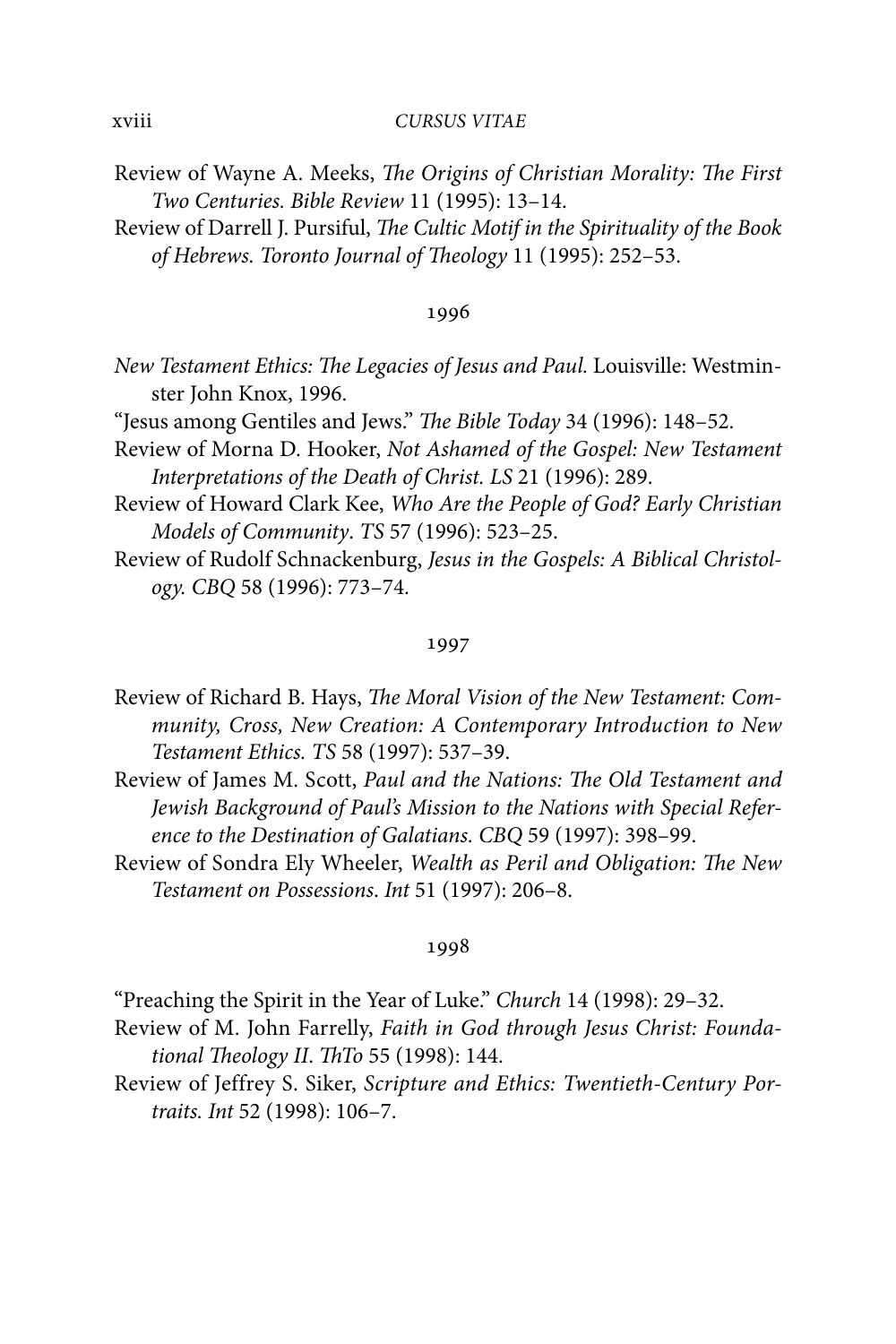- *Etica do Novo Testamento: os legados de Jesus e de Paulo. São Paulo: Paulus,* 1999. (Portuguese translation of *New Testament Ethics.*)
- *New Testament Christology.* Louisville: Westminster John Knox, 1999.
- Review of J. Louis Martyn, *Galatians: A New Translation with Introduction and Commentary*. *CBQ* 61 (1999): 367–68.
- Review of William C. Spohn, *Go and Do Likewise: Jesus and Ethics. TS* 60 (1999): 542–43.

#### 2000

- "Galatians and the Development of Paul's Teaching on Justification." *WW* 20 (2000): 239–48.
- "Galatians in Perspective: Cutting a New Path through Old Territory." *Int*  54 (2000): 233–45.
- "Galatians, Letter to the." Pages 476–78 in *Eerdmans Dictionary of the Bible.* Edited by David Noel Freedman. Grand Rapids: Eerdmans, 2000.
- "Theologies of the Church in the New Testament." Pages 3-21 in *The Gift of the Church: A Textbook on Ecclesiology in Honor of Patrick Granfield, O.S.B*. Edited by Peter Phan. Collegeville, Minn.: Liturgical Press, 2000.
- Review of Charles K. Barrett, Martin Hengel, and Donald Hagner, eds., *Confl icts and Challenges in Early Christianity. CBQ* 62 (2000): 586–87.
- Review of Darrell L. Bock, *Blasphemy and Exaltation in Judaism and the Final Examination of Jesus: A Philological-Historical Study of the Key Jewish Themes Impacting Mark 14:61–64. CBQ 62 (2000): 137–39.*
- Review of Gerd Theissen, *The Religion of the Earliest Churches: Creating a Symbolic World. TS* 61 (2000): 558–59.

#### 2001

*Strategies for Preaching Paul.* Collegeville, Minn.: Liturgical Press, 2001. "Christ Will Come Again." *The Living Light* 37 (2001): 47-55.

"Jesus and the Law according to Matthew: Fulfilling the Law through a Greater Righteousness." *The Bible Today* 39 (2001): 271-76.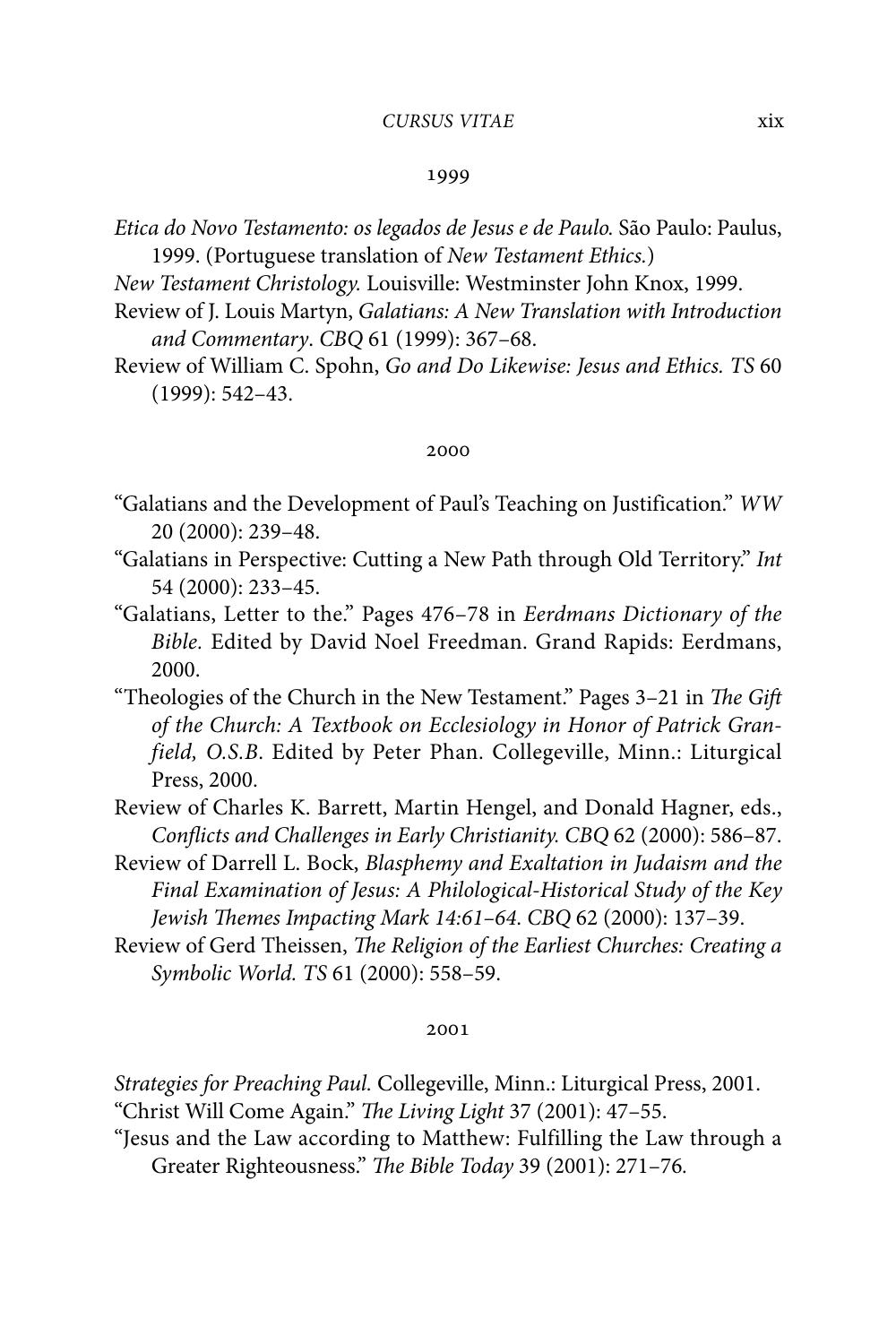- Coedited with A. Andrew Das. The Forgotten God: Perspectives in Biblical *Th eology: Essays in Honor of Paul J. Achtemeier on the Occasion of His*  Seventy-Fifth Birthday. Louisville: Westminster John Knox, 2002.
- "Apostolic Suffering and Resurrection Faith: Distinguishing between Appearance and Reality (2 Cor 4,7–5,10)." Pages 387–406 in *Resurrection in the New Testament: Festschrift for Jan Lambrecht.* Edited by R. Bieringer, V. Koperski, and B. Lataire. BETL 165. Leuven: Leuven University Press, 2002.
- "Don't Forget Paul: What Preachers and Teachers Should Know." *Church* 18 (2002): 11–13.
- "Imitating Paul in Order to Follow Christ." *The Living Light* 38 (2002): 35–43.
- And A. Andrew Das. "Introducing the Forgotten God." Pages 1–10 in The Forgotten God: Perspectives in Biblical Theology: Essays in Honor of Paul J. Achtemeier on the Occasion of His Seventy-Fifth Birthday. Edited by Frank J. Matera and A. Andrew Das. Louisville: Westminster John Knox, 2002.
- "Preaching Romans: This Summer's Once-Every-Three-Year Opportunity." *Church* 18 (2002): 50–53.
- Review of Markus N. Bockmuehl, *Jewish Law in Gentile Churches: Halakhah and the Beginning of Christian Public Ethics. CBQ* 64 (2002): 369–71.
- Review of Seyoon Kim, *Paul and the New Perspective: Second Thoughts on the Origin of Paul's Gospel. Princeton Seminary Bulletin* 23 (2002): 247–48.
- Review of Margaret M. Mitchell, *The Heavenly Trumpet: John Chrysostom and the Art of Pauline Interpretation. CBQ* 64 (2002): 585–87.

- *Christologia Narrativa do Novo Testamento.* Petró, Brazil: Vozes, 2003. (Portuguese translation of *New Testament Christology.*)
- *II Corinthians: A Commentary.* NTL. Louisville: Westminster John Knox, 2003.
- *Strategie per Predicare Paolo: Le Letture paoline nelle domeniche del tempo ordinario Anni A—B—C.* Milan: San Paolo, 2003. (Italian translation of *Strategies for Preaching Paul.*)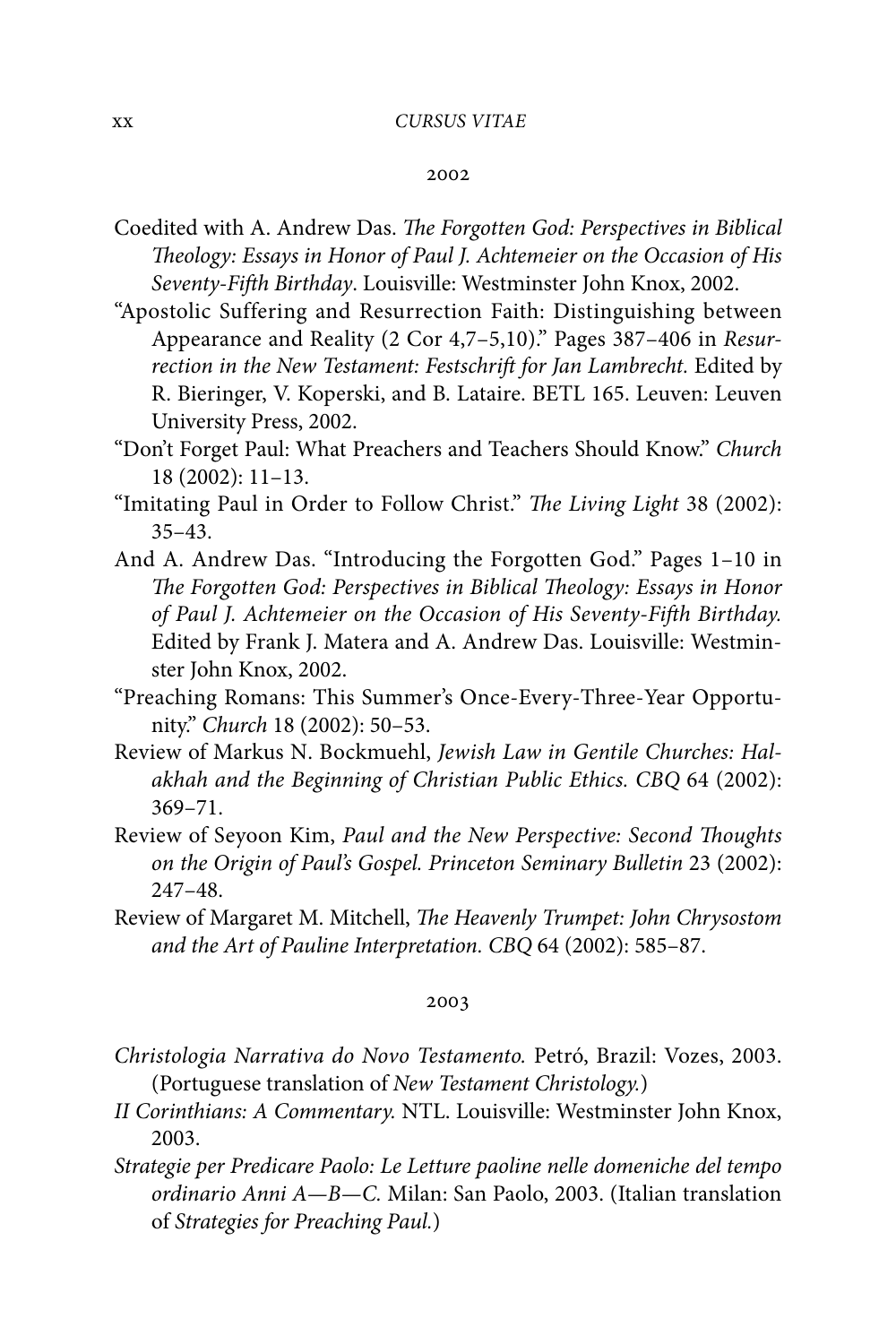#### *CURSUS VITAE* xxi

- "The Letter of Paul to the Galatians." Pages 2079-88 in *The New Interpreter's Study Bible.* Edited by W. J. Harrelson. Nashville: Abingdon, 2003.
- "Mark, Gospel According to." Pages 183–87 in vol. 9 of *New Catholic Encyclopedia.* Edited by Berard L. Marthaler. 14 vols. 2nd ed. Detroit: Gale, 2003.

"To Preach as Paul Preached." *New Th eology Review* 16 (2003): 37–47.

Review of Pheme Perkins, *Abraham's Divided Children: Galatians and the Politics of Faith*. *CBQ* 65 (2003): 134–35.

#### 2004

- "Joseph Jensen, O.S.B.: A Tribute to His Life and Work on the Occasion of His Eightieth Birthday." *CBQ* 66 (2004): 513–18.
- Review of William Baird, *From Jonathan Edwards to Rudolf Bultmann: History of New Testament Research. TS* 65 (2004): 401–2.
- Review of Elliot C. Maloney, O.S.B., *Jesus' Urgent Message for Today: The Kingdom of God in Mark's Gospel. CBQ* 66 (2004): 660–61.

- *Estratégias para a pregação de Paulo.* São Paulo: Edições Loyala, 2005. (Portuguese translation of *Strategies for Preaching Paul.*)
- "New Testament Foundations for Christian Ethics." Pages 23–39 in Scripture as the Soul of Theology. Edited by Edward J. Mahoney. Collegeville, Minn.: Liturgical Press, 2005.
- "New Testament Theology: History, Method, and Identity." *CBQ* 67 (2005): 1–21.
- "Paul and the Renewal of the Ministerial Priesthood: A Reflection on 2 Cor 2:14–7:4." *LS* 30 (2005): 49–69.
- "Preaching in a Different Key: Preaching the Gospel according to Paul." *New Th eology Review* 18 (2005): 52–65.
- "Transcending Messianic Expectations: Mark and John." Pages 201–16 in *Transcending Boundaries: Contemporary Readings of the New Testament.* Edited by R. M. Chennattu and M. L. Coloe. Rome: LAS, 2005.
- Review of Daniel J. Harrington, S.J., *The Church According to the New Testament: What the Wisdom and Witness of Early Christianity Teach Us Today. New Th eology Review* 154 (2005): 81–82.
- Review of Thomas P. Rausch, *Who Is Jesus? An Introduction to Christology. Int* 59 (2005): 324–25.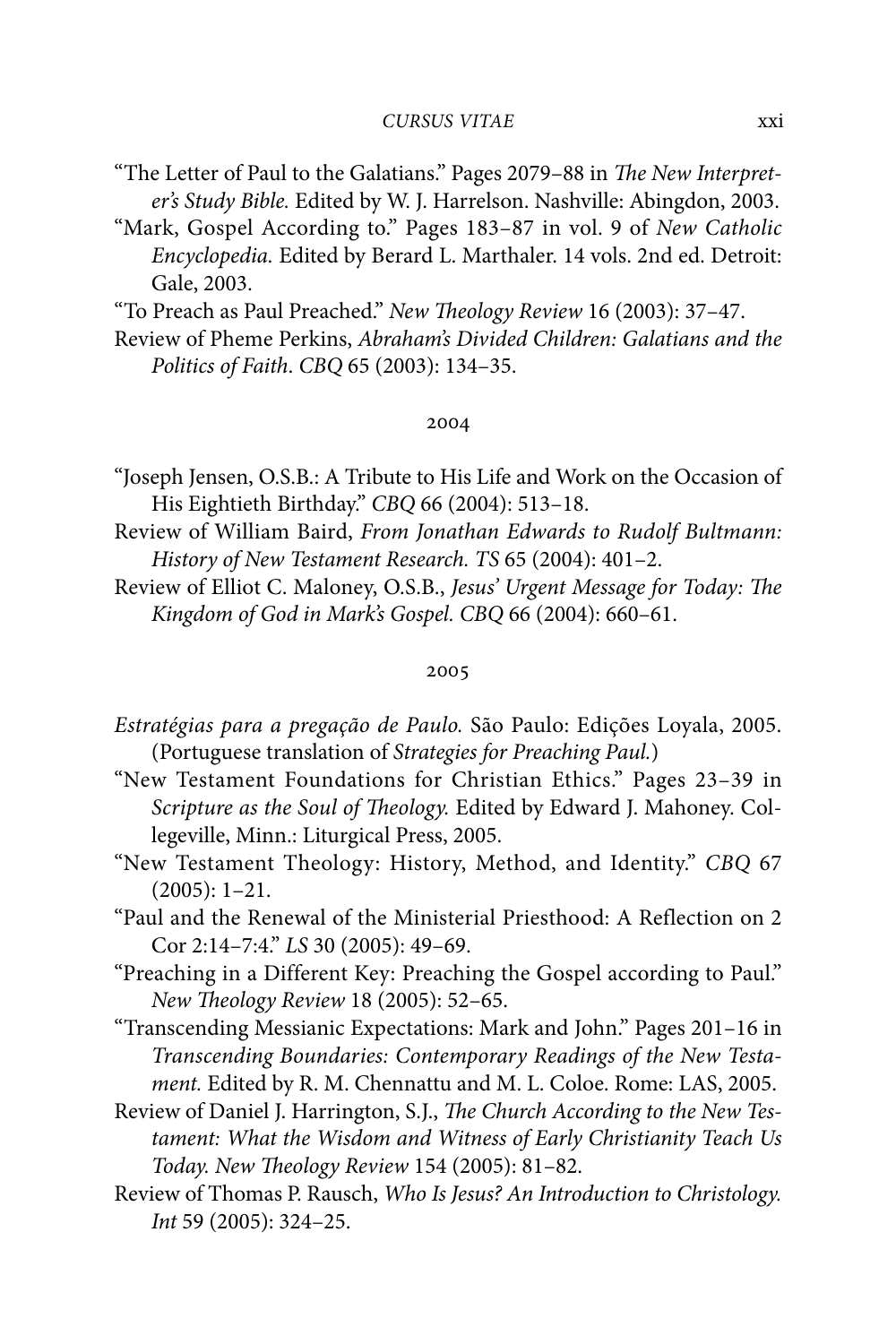- "Christ in the Theologies of Paul and John: A Study in the Diverse Unity of New Testament Theology." *TS* 67 (2006): 237–56.
- "The Future of Catholic Biblical Scholarship: Balance and Proportion." *Nova et Vetera* 4 (2006): 120–32.
- Review of I. Howard Marshall, *New Testament Th eology: Many Witnesses, One Gospel. Int* 60 (2006): 84–86.
- Review of Jan G. van der Watt, ed., *Salvation in the New Testament: Perspectives on Soteriology. RBL.* Online: http://www.bookreviews.org/ pdf/5171\_5446.pdf.

#### 2007

- *New Testament Theology: Exploring Diversity and Unity. Louisville: West*minster John Knox, 2007.
- "Biblical Authority and the Scandal of the Incarnation." Pages 98–105 in *Engaging Biblical Authority: Perspectives on the Bible as Scripture.*  Edited by William P. Brown. Louisville: Westminster John Knox, 2007.
- "Ethics in the New Testament." Pages 328-38 in vol. 2 of *The New Interpreter's Dictionary of the Bible.* Edited by Katharine Doob Sakenfeld. 5 vols. Nashville: Abingdon, 2007.
- Review of David E. Aune, ed., *Rereading Paul Together: Protestant and Catholic Perspectives on Justifi cation. Catholic Historical Review* 93 (2007): 871–72.
- Review of William S. Campbell, *Paul and the Creation of Christian Identity. CBQ* 69 (2007): 812–13.
- Review of James H. Charlesworth, ed., *Resurrection: The Origin and Future of a Biblical Doctrine. CBQ* 69 (2007): 185–86.
- Review of Simon Gathercole, *The Pre-existent Son: Recovering the Christologies of Matthew, Mark, and Luke. RBL.* Online: http://www .bookreviews.org/pdf/5607\_5904.pdf.

#### 2008

*Estrategias para predicar a Pablo: Las lecturas de san Pablo en los domingos del tiempo ordinario Circlos A- B- C.* Riobamba, Argentina: San Pablo, 2008. (Spanish translation of *Strategies for Preaching Paul*).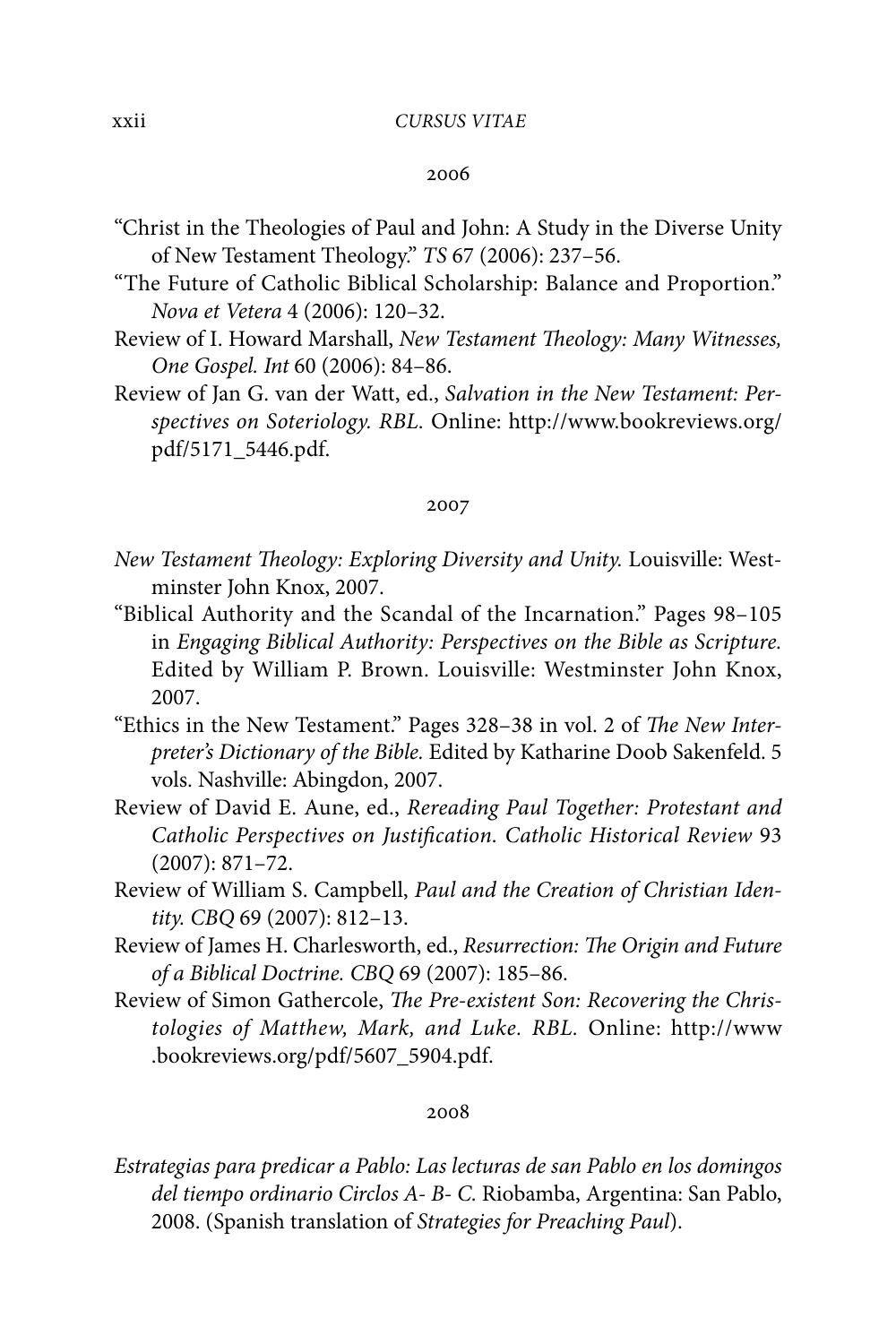"Preaching Paul's Story." *The Priest* 64 (8) (2008): 10-13.

- "The Jesus of Testimony: A Convergence of History and Theology." *Nova et Vetera* 6 (2008): 491–500.
- Review of Gordon D. Fee, *Pauline Christology: An Exegetical-Theological Study. TS* 69 (2008): 192–93.

#### 2009

- Review of Stephen Andrew Cooper, *Marius Victorinus' Commentary on Galatians: Introduction, Translation, and Notes. SJT* 62 (2009): 370–72.
- Review of Larry R. Helyer, *The Witness of Jesus, Paul, and John: An Exploration in Biblical Th eology. CBQ* 71 (2009): 647–48.
- Review of Russell Pregeant, *Knowing Truth, Doing Good: Engaging New Testament Ethics. Int* 63 (2009): 206–7.
- Review of Stephen H. Travis, *Christ and the Judgement of God: The Limits of Divine Retribution in New Testament Th ought. CBQ* 71 (2009): 911– 13.
- Review of Calvin Roetzel, *2 Corinthians. RBL* 11 (2009): 412–14. Online: http://www.bookreviews.org/pdf/6204\_6643.pdf .

#### 2010

*Preaching Romans: Proclaiming God's Saving Grace.* Collegeville, Minn.: Liturgical Press, 2010.

*Romans.* Paideia. Grand Rapids: Baker Academic, 2010.

Review of Kieran J. O'Mahony, O.S.A., *Do We Still Need St. Paul? A Contemporary Reading of The Apostle; and Geoffrey Harris, Paul. Irish Th eological Quarterly* 75 (2010): 326–27.

Review of Udo Schnelle, *Theology of the New Testament. CBQ* 72 (2010): 841–43.

#### 2011

"Living in Newness of Life: Paul's Understanding of the Moral Life." Pages 152–68 in *Celebrating Paul: Festschrift in Honor of Jerome Murphy-O'Connor, O.P., and Joseph A. Fitzmyer, S.J.* Edited by Peter Spitaler. CBQMS 48; Washington, D.C.: Catholic Biblical Association of America, 2011.

"The Theology of the Epistle to the Hebrews." Pages 189–208 in *Reading*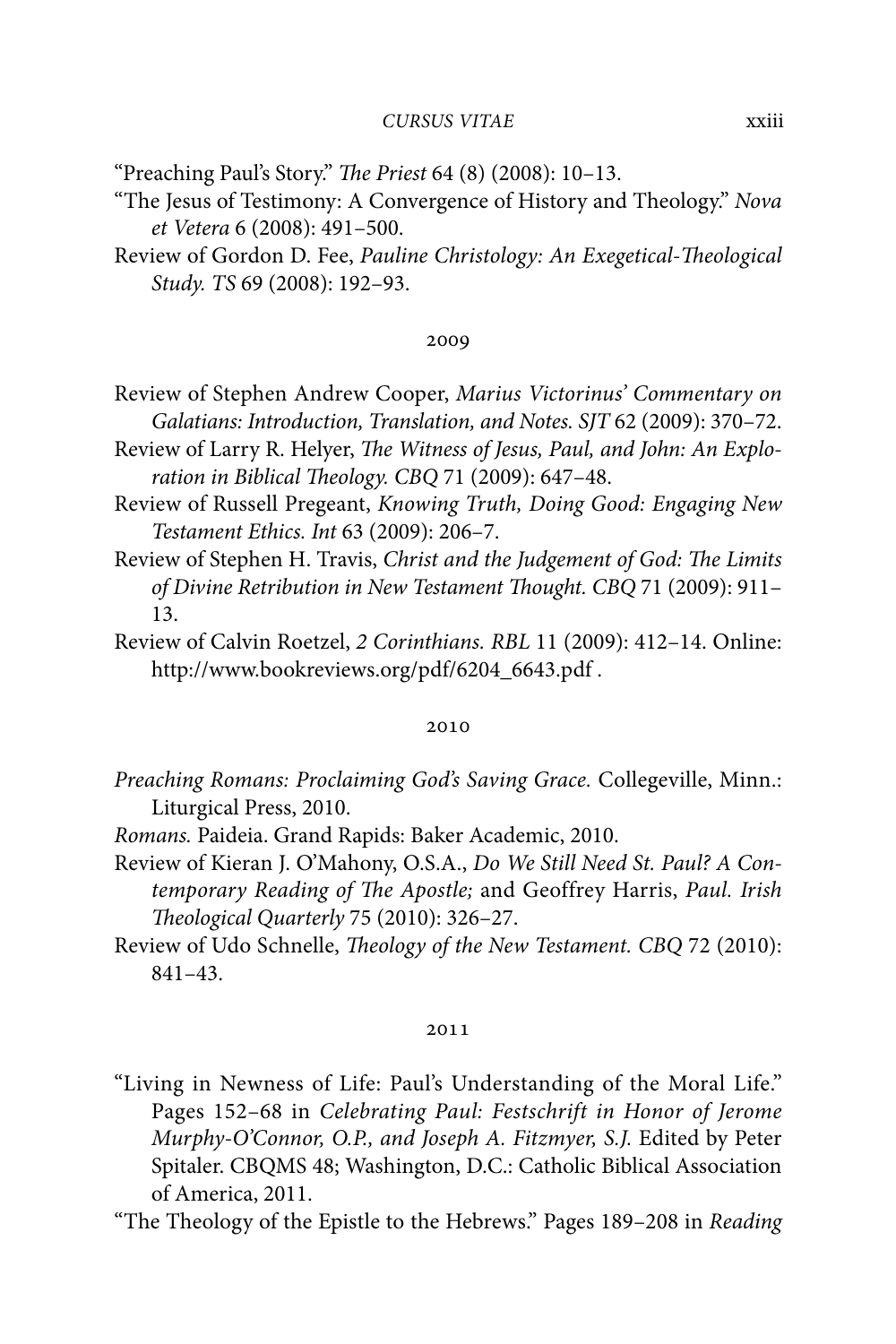*the Epistle to the Hebrews: A Resource for Students.* Edited by Eric F. Mason and Kevin B. McCruden. SBLRBS 66. Atlanta: Society of Biblical Literature, 2011.

Review of Ben Witherington III, *The Individual Witnesses*. Vol. 1 of *The Indelible Image: The Theological and Ethical Thought World of the New Testament. Int* 65 (2011): 102.

### MEDIA:

"Romans." Now You Know Media, 2009. Letters of Saint Paul. 150 minutes. Audio CD.

Professional Lectures, Papers, and Presentations (1988–2011)

- 1. "The Prologue of Mark's Gospel." Regional Meeting of the Catholic Biblical Association of America. Corpus Christi Church. New York. October 21, 1988.
- 2. "Jesus before Herod." Annual Meeting of the Catholic Biblical Association of America. Syracuse. August 16, 1989.
- 3. "Steps on the Journey: A Biblical Basis for Covenanting." Lutheran– Anglican–Roman Catholic Conference. Annandale, Va. November 10–11, 1989.
- 4. "Jesus and Annas." Union Theological Seminary. Richmond, Va. February 20, 1989.
- 5. "The Trial of Jesus of Nazareth—Historical Problems and Theological Questions." Holy Cross Parish. Dover, Del. April 4, 1990.
- 6. "The Gospel Passion Narratives." Six talks. United States Air Force Chaplains. Phoenix. October 8–10, 1990.
- 7. "The Gospel of Mark." Holy Family Parish. Davidsonville, Md. November 14, 1990.
- 8. "The Gospel Passion Narratives." Six talks. United States Air Force Chaplains. Lantana, Fla. January 28–29, 1991.
- 9. "The Two Faces of Death: The Passion according to Mark and John." St. Rose Parish. Meriden, Conn. March 6, 1991.
- 10. "Reading the Gospel of Luke." Holy Family Parish. Davidsonville, Md. November 18, 1991.
- 11. "Our Journey with Jesus: Discipleship in Luke 9:51–19:46." Two talks to the priests of the Archdiocese of Hartford. March 23, 1992.
- 12. "Jesus' Journey to Jerusalem (Luke: 9:51–19:46): A Narrative Read-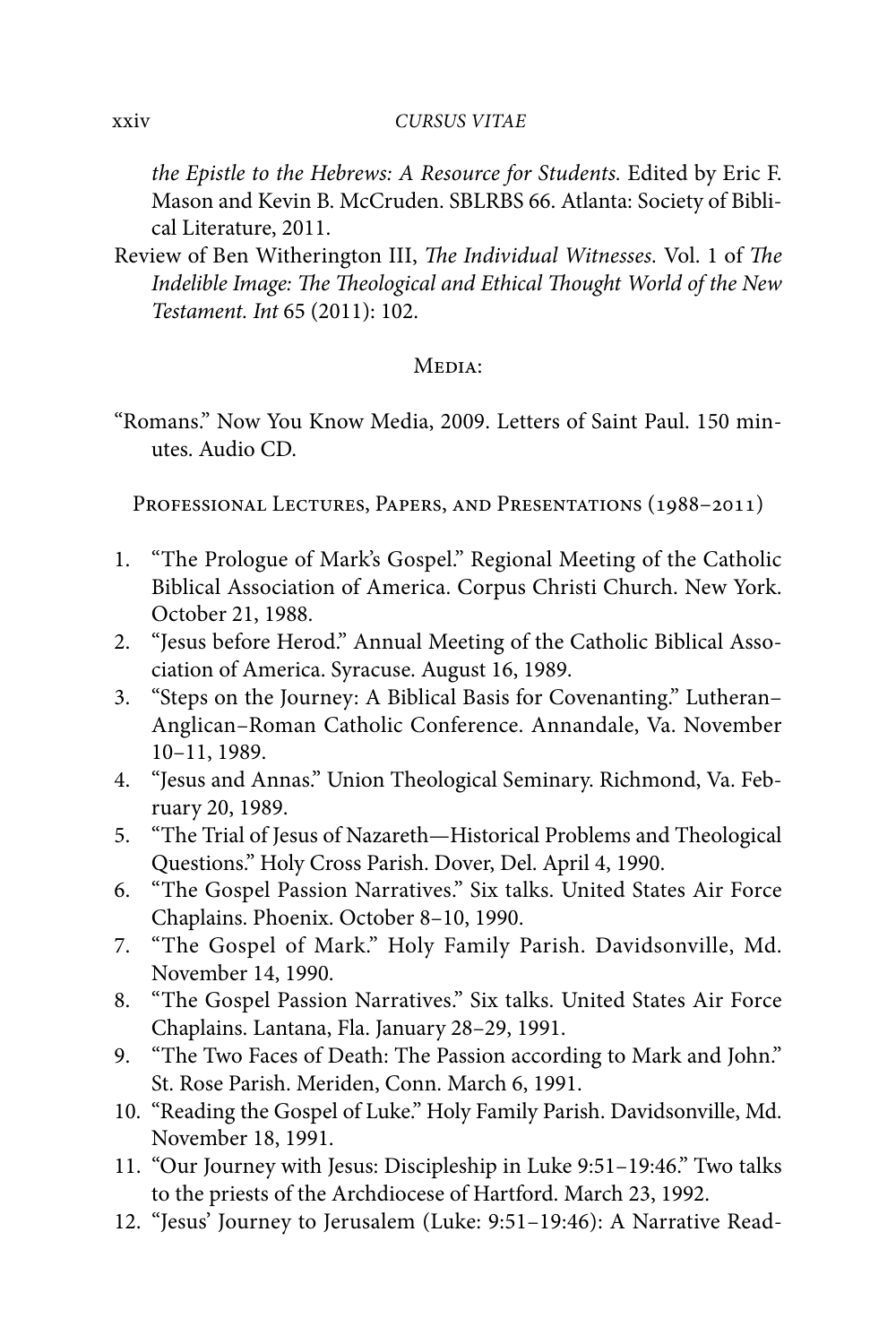ing." Annual Meeting of the Catholic Biblical Association of America. Washington, D.C. August 17, 1992.

- 13. "Reading the Gospel of Matthew." Holy Family Parish. Davidsonville, Md. November 16, 1992.
- 14. "The Ethics of Mark's Gospel." The Christian Ethics Roundtable. Wesley Theological Seminary. Washington, D.C. May 17, 1993.
- 15. "The Death of Christ and the Cross in Paul's Letter to the Galatians." Annual Meeting of the Society of Biblical Literature. Washington, D.C. November 22, 1993.
- 16. "On the Way to Santiago: A Report on the Fifth World Conference on Faith and Order." The Lutheran–Roman Catholic Lay Dialogue of Washington. Washington, D.C. December 7, 1993.
- 17. "The Passion and Death of Christ: Our Passover from Death to Life." Holy Family Church. Davidsonville, Md. March 6 and 23, 1994.
- 18. "Christ Will Come Again." Holy Family Parish. Davidsonville, Md. November 14, 1994.
- 19. "The Two Faces of Death." St. Margaret Parish. Madison, Conn. March 13, 1995.
- 20. "The Gospel of Mark." Six talks. St. Joseph College. West Hartford, Conn. June 28–29, 1995.
- 21. "Confessing the Faith." Four talks on the Creed. Holy Family Parish. Davidsonville, Md. October 15, 22, 29, and November 5, 1995.
- 22. Disclosing the Mystery: Preaching the Christmas Cycle." Priests of the Archdiocese of Hartford. St. Thomas Seminary. Bloomfield, Conn. December 11, 1995.
- 23. "Biblical Foundations for Ethics." Annual Alumni Meeting of the North American College. Hartford, Conn. June 25, 1996.
- 24. "Gospel Christology Today." Catholic Biblical School. St. Mary's Church. Newington, Conn. September 14, 1996.
- 25. "The Ten Commandments in the New Testament." Serra Club International. Washington, D.C. September 19, 1996.
- 26. "The Moral Vision of the New Testament." St. Bartholomew Parish. Bethesda, Md. October 1, 1996.
- 27. "Preaching a Crucified Messiah." Priests of the Archdiocese of Washington. Theological College. Washington D.C. October 21, 1996.
- 28. "Ethics in the New Testament." A workshop of seven talks to the Clergy of Amarillo. Amarillo, Tex. November 4–5, 1996.
- 29. "The Priest as Prophet." Theological College. Washington, D.C. March 17, 1997.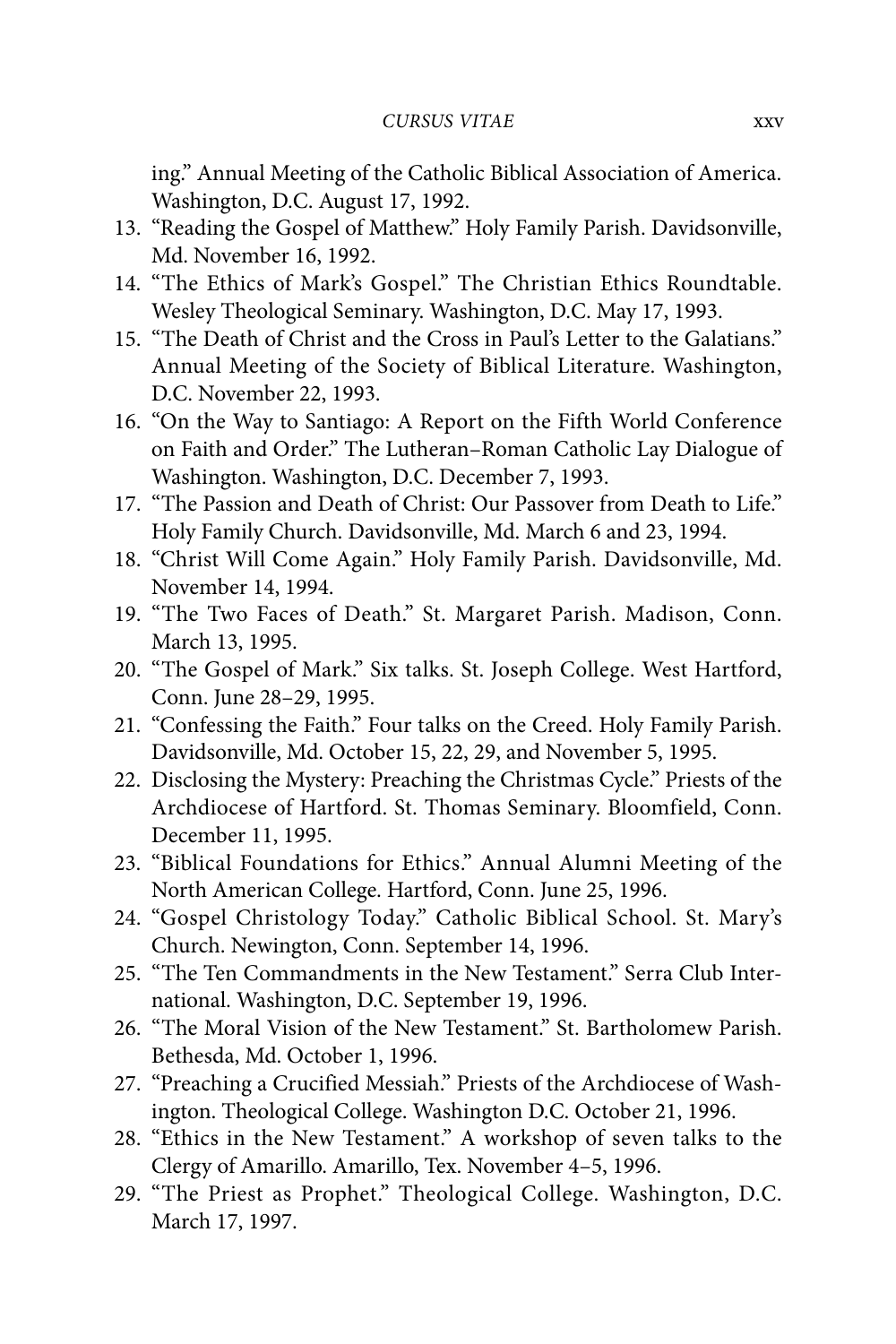- 30. "Reading the Gospel of Mark." The Catholic Biblical School of the Archdiocese of Hartford. St. Mary's Church. Newington, Conn. September 13, 1997.
- 31. "The Cross and the Spirit: Reflections on the Spirit in the Theology of St. Paul." Blessed Sacrament Parish. Washington, D.C. March 15, 1998.
- 32. "Christ Yesterday, Today, and Tomorrow: Reflections on New Testament Christology." Theological College Alumni Association. Theological College. Washington, D.C. October 8, 1998.
- 33. "Narrative Christology in the Speeches of the Acts of the Apostles." Annual Meeting of the Catholic Biblical Association of America. University of Scranton. Scranton, Pa. August 8–11, 1998.
- 34. "The Spirit in the Theology of St. Paul." A workshop of four talks to the priests of the Archdiocese of Hartford. Holy Family Monastery. West Hartford, Conn. May 19–20, 1998.
- 35. "The Gospel of Mark." A one-day workshop for the Catholic Biblical School of the Archdiocese of Hartford. St. Mary's Church. Newington, Conn. September 12, 1998.
- 36. "New Testament Spirituality." Theological College. Washington, D.C. March 22, 1999.
- 37. "Justified by Grace through Faith." Martin Luther Colloquium. Lutheran Theological Seminary. Gettysburg, Pa. October 27, 1999.
- 38. "Christ Will Come Again: Interpreting the Second Coming." St. Bartholomew Parish. Bethesda, Md. October 17, 2000.
- 39. "Imitating Paul as the Imitation of Christ." Catholic University of America. Washington, D.C. June 21, 2001.
- 40. "To Preach as Paul Preached." St. Mary's College and Seminary. Emitsburg, Pa. October 17, 2001.
- 41. "Preaching Paul: Overcoming the Silence from the Pulpit." Saint Mary's Seminary and University. Baltimore. November 14, 2001.
- 42. "A Pauline Spirituality." St. Bartholomew Parish. Bethesda, Md. March 19, 2002.
- 43. "New Testament Foundations for Christian Ethics." St. Michael's College. Colchester, Vt. July 12, 2002.
- 44. "Second Corinthians: One or Many Letters?" Regional Meeting of the Catholic Biblical Association of America. Dominican House of Studies. Washington, D.C. January 29, 2003.
- 45. "Second Corinthians: One or Many Letters?" Annual Meeting of the Catholic Biblical Association of America. University of San Francisco, Calif. August 3, 2003.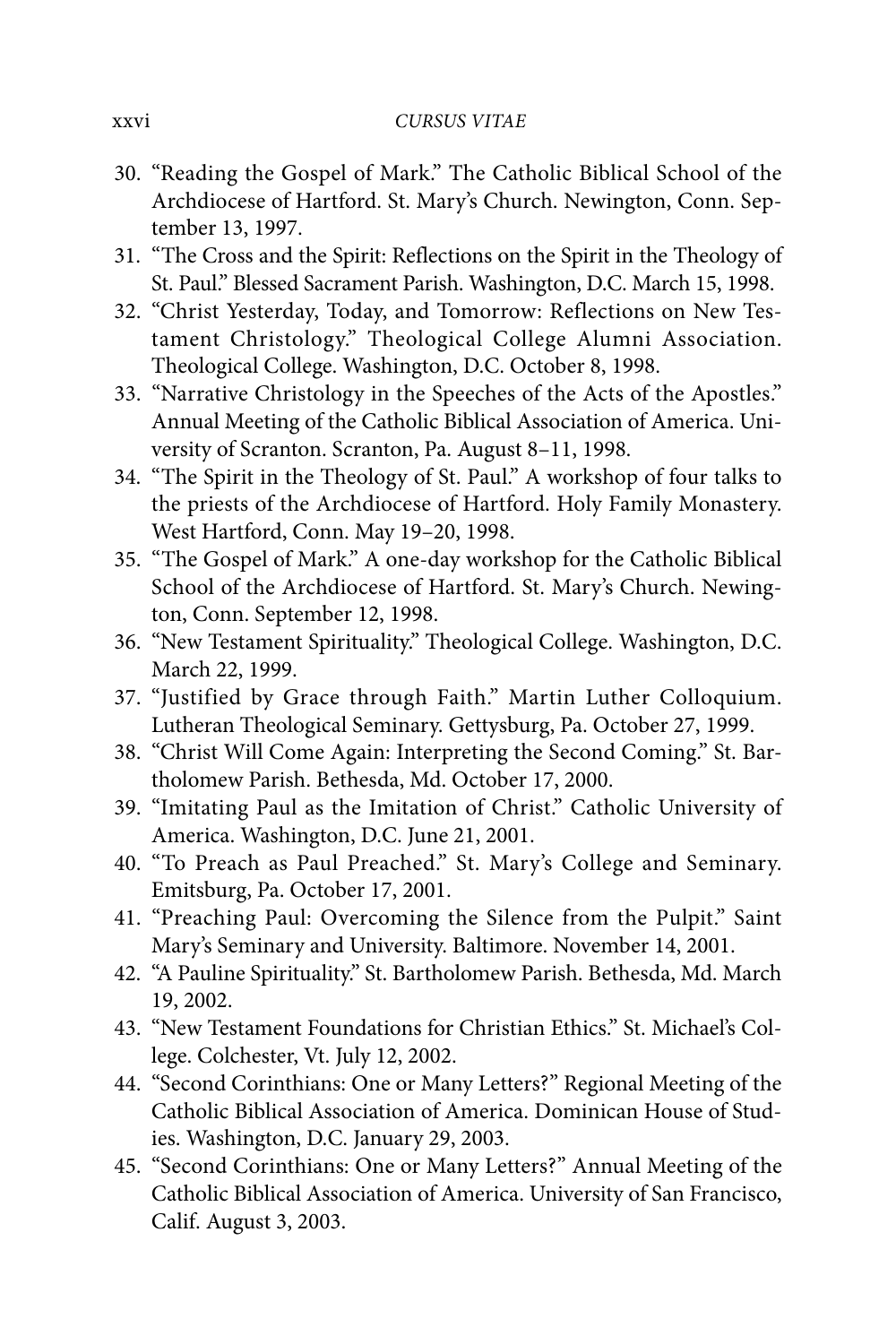- 46. "The Death of Christ and Our Salvation: The Letter to the Galatians and the Epistle to the Hebrews." Six lectures. Annual Scripture Seminar sponsored by the Texas Catholic Conference. Austin, Tex. October 15–16, 2003.
- 47. "New Testament Theology: History, Method, Identity." The Presidential Address at the Annual Meeting of the Catholic Biblical Association of America. Halifax, Nova Scotia. August 7, 2004.
- 48. "Christ in the Theologies of Paul and John: A Study in the Diverse Unity of New Testament Theology." Andrews-Kelly-Ryan Professorship Inaugural Lecture. Catholic University of America. Washington, D.C. November 17, 2004.
- 49. "Preaching in a Different Key: Preaching the Gospel according to Paul." The Marten Homiletics Lecture. St. Meinrad Seminary. St. Meinrad, Ind. October 5, 2004.
- 50. "Preaching Romans." A one-day workshop on preaching Romans. St. Meinrad Seminary. St. Meinrad, Ind. October 6, 2004.
- 51. "St. Paul and the Renewal of Our Ministry." A workshop of three lectures delivered to the priests and deacons of the Diocese of Springfield, Mass. May 18, 2004.
- 52. "Jerusalem: The City of the Great King." A talk sponsored by the School of Architecture. Catholic University of America. Washington, D.C. January 27, 2005.
- 53. "The Word of the Cross." The Paulist House of Studies. Washington, D.C. January 29, 2005.
- 54. "Paul and the Moral Life." The Msgr. George Denzer Lecture. Seminary of the Immaculate Conception. Huntington, N.Y. March 13, 2005.
- 55. "Ethics in the New Testament." A series of four talks at the Castelot Summer Scripture Institute. Plymouth, Mich. June 19–20, 2005.
- 56. "Preaching Paul." Four talks to the permanent deacons of the Archdiocese of Philadelphia on preaching from the Letters of St. Paul. St. Charles Seminary. Philadelphia, Pa. September 5, 2007.
- 57. "Paul: Theologian and Pastor." Annual Meeting of the Alumni of Theological College. Theological College. Washington, D.C. October 8, 2008.
- 58. "Paul's Letter to the Romans." Five lectures. University of Maynooth. Maynooth, Ireland. March 3–7, 2008.
- 59. "Preaching the Gospel according to Paul." Clergy Study Days for the Archdiocese of Oklahoma City. Oklahoma City, June 9–11, 2008.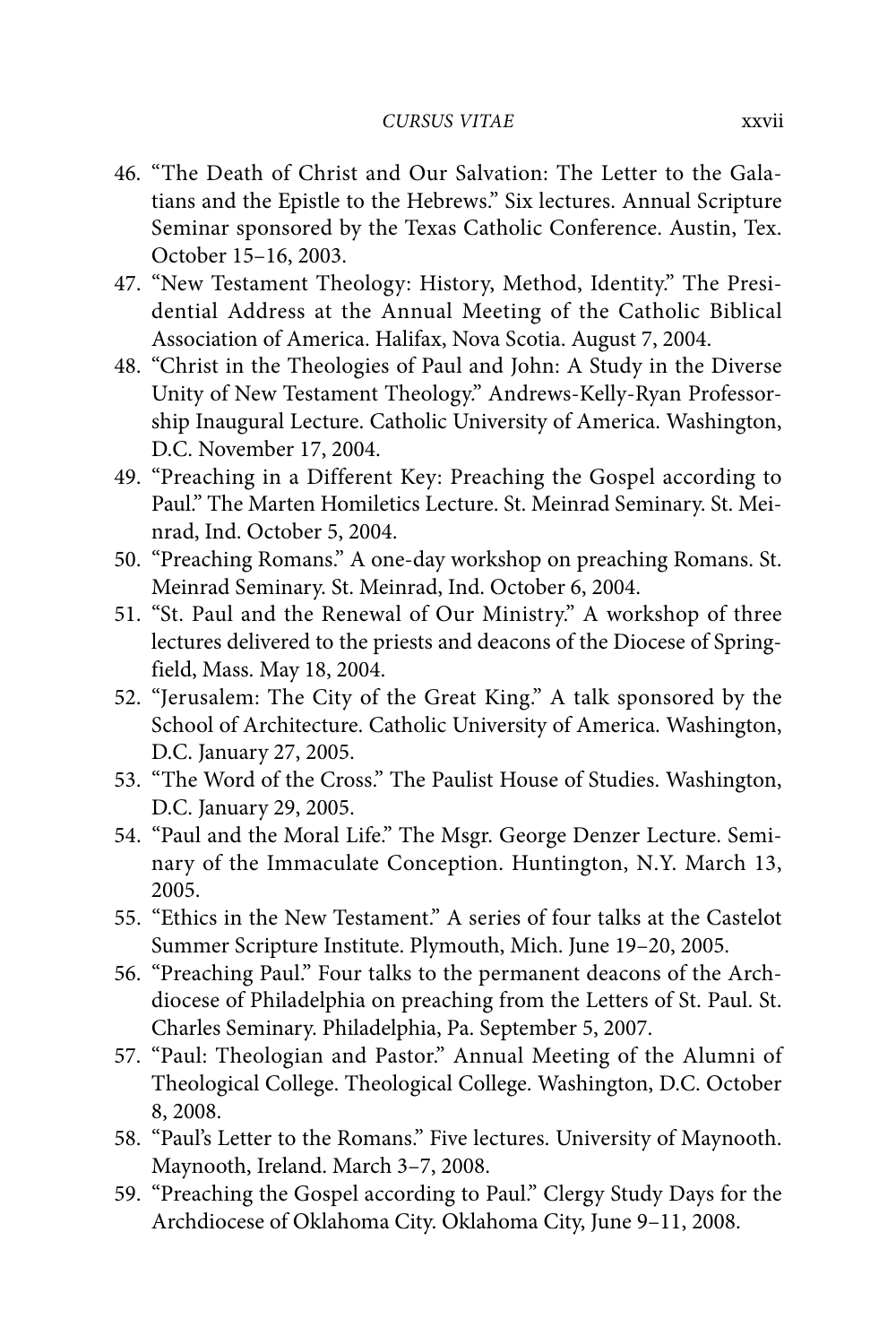- 60. "A Response to Stephen Westerholm." Center for Law, Philosophy and Culture. Catholic University of America. Washington, D.C. March 30, 2008.
- 61. "Baptism in Romans 6." Annual Meeting of the Catholic Biblical Association of America. Fordham University. New York. August 3, 2008.
- 62. "Reflections on Writing a New Testament Theology." Annual Meeting of the Catholic Biblical Association of America. Fordham University. New York. August 3, 2008.
- 63. "Reflections on Writing a New Testament Theology." Washington Theological Consortium Meeting. Virginia Theological Seminary. Alexandria, Va. October 24, 2008.
- 64. "Death Swallowed up in Victory: Paul's Understanding of the Resurrection of the Dead." Saints Cyril and Methodius Seminary. Orchard Lake, Mich. November 2, 2008.
- 65. "The Conversion of St. Paul." The Archdiocese of Harford. St. Thomas Seminary. Bloomfield, Conn. January 24, 2009.
- 66. "Christ in the Theology of Saint Paul." University of St. Thomas. Miami. February 20, 2009.
- 67. "Living in Newness of Life: Paul's Understanding of the Moral Life." Villanova University. Philadelphia. March 18, 2009.
- 68. "Introducing Paul the Theologian." School of Theology and Religious Studies Conference on the Year of Paul. Catholic University of America. Washington, D.C. March 20, 2009.
- 69. "Paul's Understanding of the Resurrection of the Dead." The Archdiocese of Baltimore. Basilica of the Assumption. Baltimore. May 18, 2009.
- 70. "Renewing New Testament Theology." Annual Meeting of the Society of Biblical Literature." New Orleans. November 21, 2009.
- 71. "Christ in the Theology of Saint Paul." Marie Joseph Lagrange Biblical Conference. Fulton Sheen House of Formation. Chillum, Md. February 4, 2010.
- 72. "Paul's Letter to the Galatians." A series of five talks. Georgetown Scriptural Institute. Georgetown University. Washington, D.C. June 2010.
- 73. "Paul's Experience of God's Saving Grace." Annual Meeting of the Catholic Biblical Association of America. Loyola Marymount University. Los Angeles. August 1, 2010.
- 74. "A Response to Michael Gorman on Justification by Faith." Washington Adventist University. Takoma Park, Md. March 18, 2011.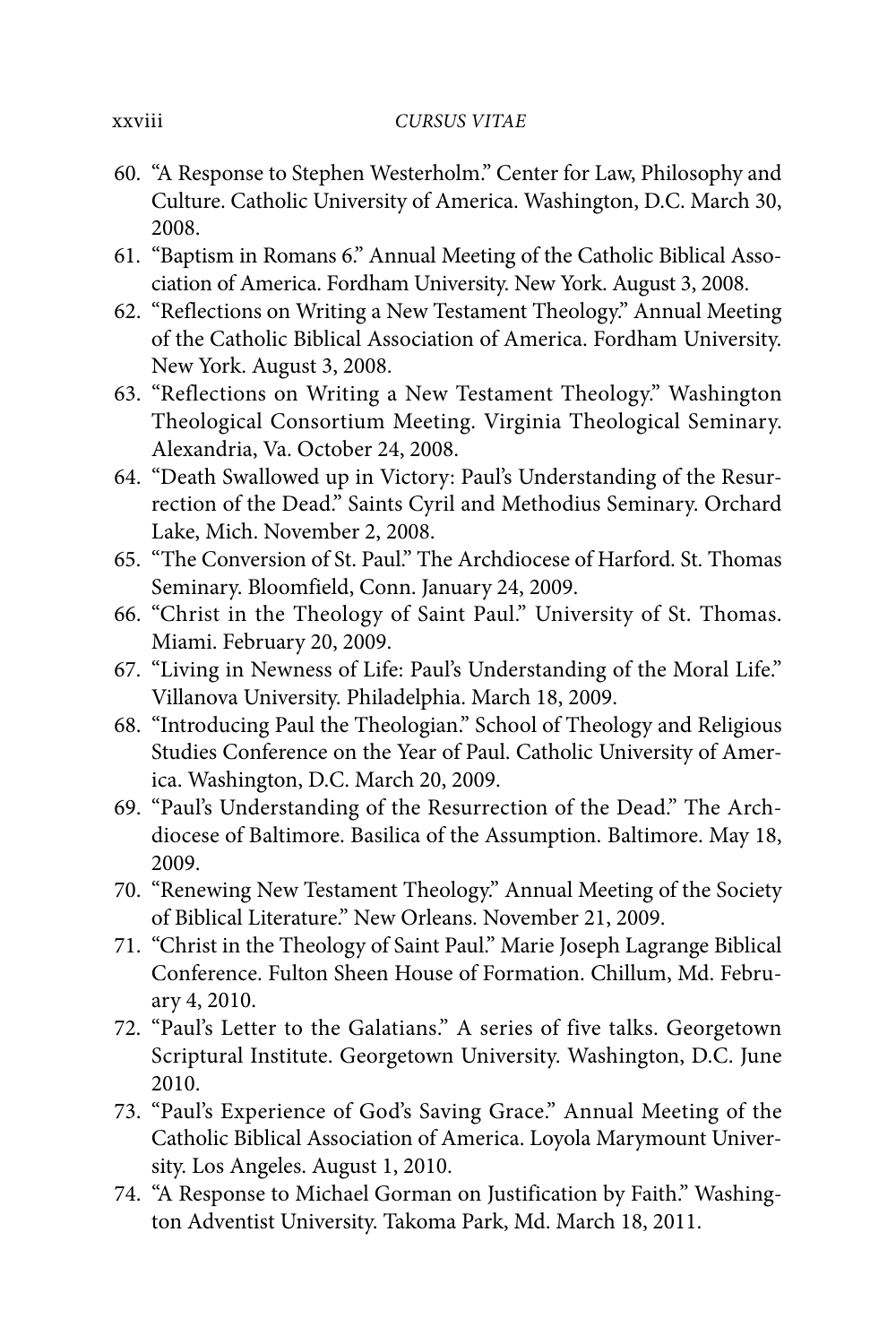- 75. "Paul's Letter to the Romans." A workshop of four talks on Romans to the Clergy of Richmond, Newport News, and Roanoke, Va. May 10–12, 2011.
- 76. "The Passion and Death of Jesus." Two talks. Holy Family Parish. Davidsonville, Md. March 22 and 29, 2011.
- 77. "A Pauline Theology of God's Saving Grace." Annual Meeting of the Catholic Biblical Association of America. Assumption College. Worcester, Mass. August 7, 2011.
- 78. "The Use of Scripture in the New Evangelization: Reclaiming the Narratives." Conference on the New Evangelization sponsored by the USCC and the School of Religious Studies. Washington Court Hotel. Washington, D.C. September 17, 2011.
- 79. "The Gospel of Matthew: Its Meaning for Our Lives." A four-part series given at Holy Family Parish. Davidsonville, Md. September 12, 26; October 17; November 14, 2011.

#### DOCTORAL STUDENTS

- Juraj Fenik, "Enthroned with Christ: An Exegetical and Theological Study of Ephesians 1:20–23 and 2:5–6."
- Matthew G. Whitlock, "Unity in Conflict: A Study of Acts 4:23–31."
- Peggy Vining, "Galatians and First-Century Ethical Theory."
- Tyrell J. Alles, OSB, "The Narrative Meaning and Function of the Parable of the Prodigal Son (Luke 15:11–32)."
- Gilbert Soo Hoo, "The Pedagogy of the Johannine Jesus: A Comparative Study of Jesus' Pedagogy to the World and to His Own."
- Robert P. Miller, "*Ti emoi kai soi*: John 2:4—Rebuke or Expression of Mutual Concern."
- Diana Jill Kirby, "Repetition in the Book of Revelation."
- Roberto Martinez, "The Question of John the Baptist and the Testimony of Jesus: A Narrative-Critical Analysis of Luke 7:18–35."
- Wenxi Zhang, "Paul among Jews: A Study of the Meaning and Significance of Paul's Inaugural Sermon in the Synagogue of Antioch in Pisidia (Acts 13:16–41) for His Missionary Work among Jews."
- John Szukalski, "Tormented in Hades: A Socio-Narratological Approach to the Parable of the Rich Man and Lazarus (Luke 16:19–31)."
- Marianus Pele Here, "Christology and Discipleship in John 17."
- Piotr Bajer, "The Parable of the Good Samaritan (Luke 10:25–37): Its Function and Purpose within the Lukan Journey Section."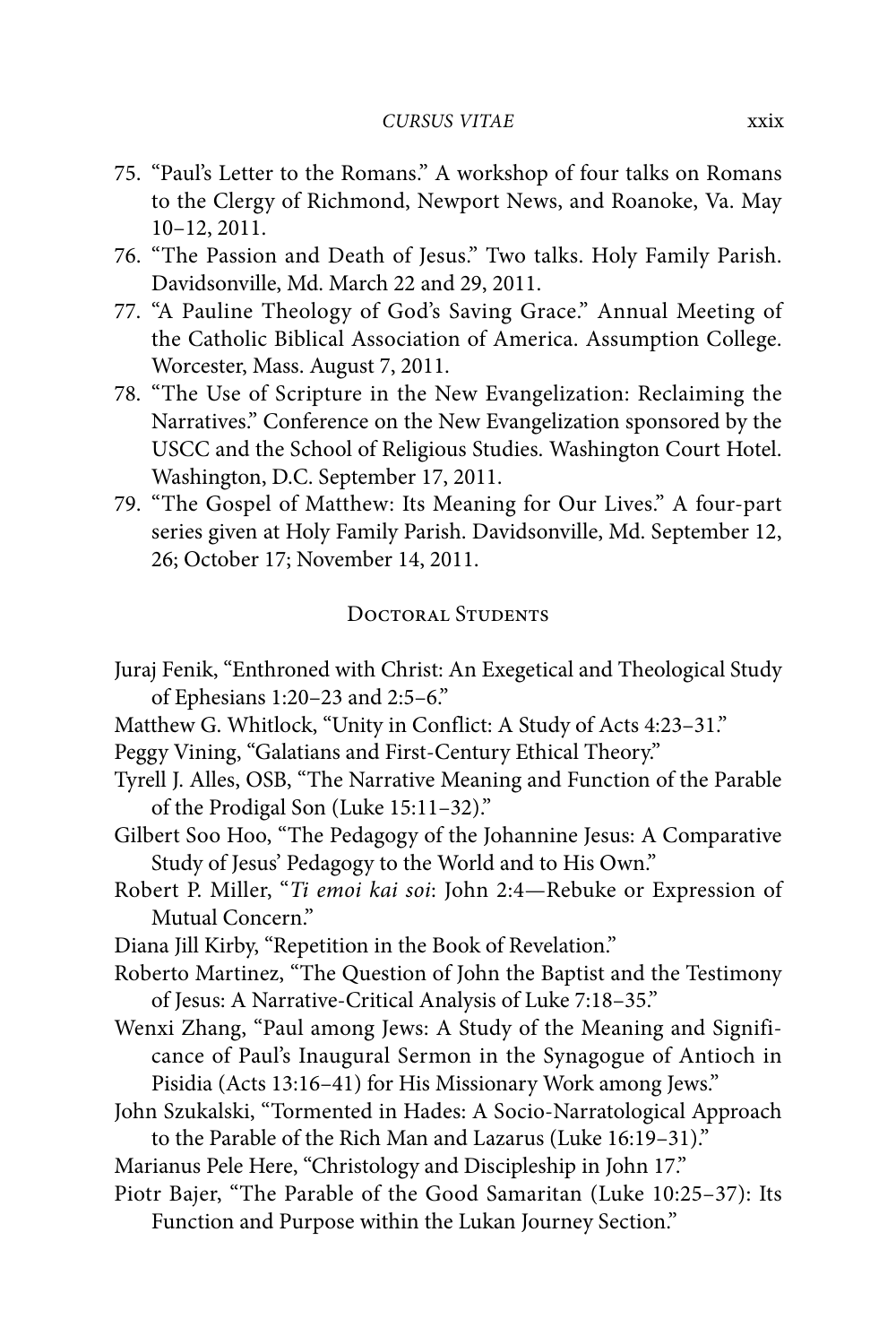- Jason Weaver, "Paul's Call to Imitation: The Rhetorical Function of the Theme of Imitation in Its Epistolary Context."
- Brent Kruger, "If God Is for Us: A Study of Pauline Theodicy in Rom  $18:18-39$ ."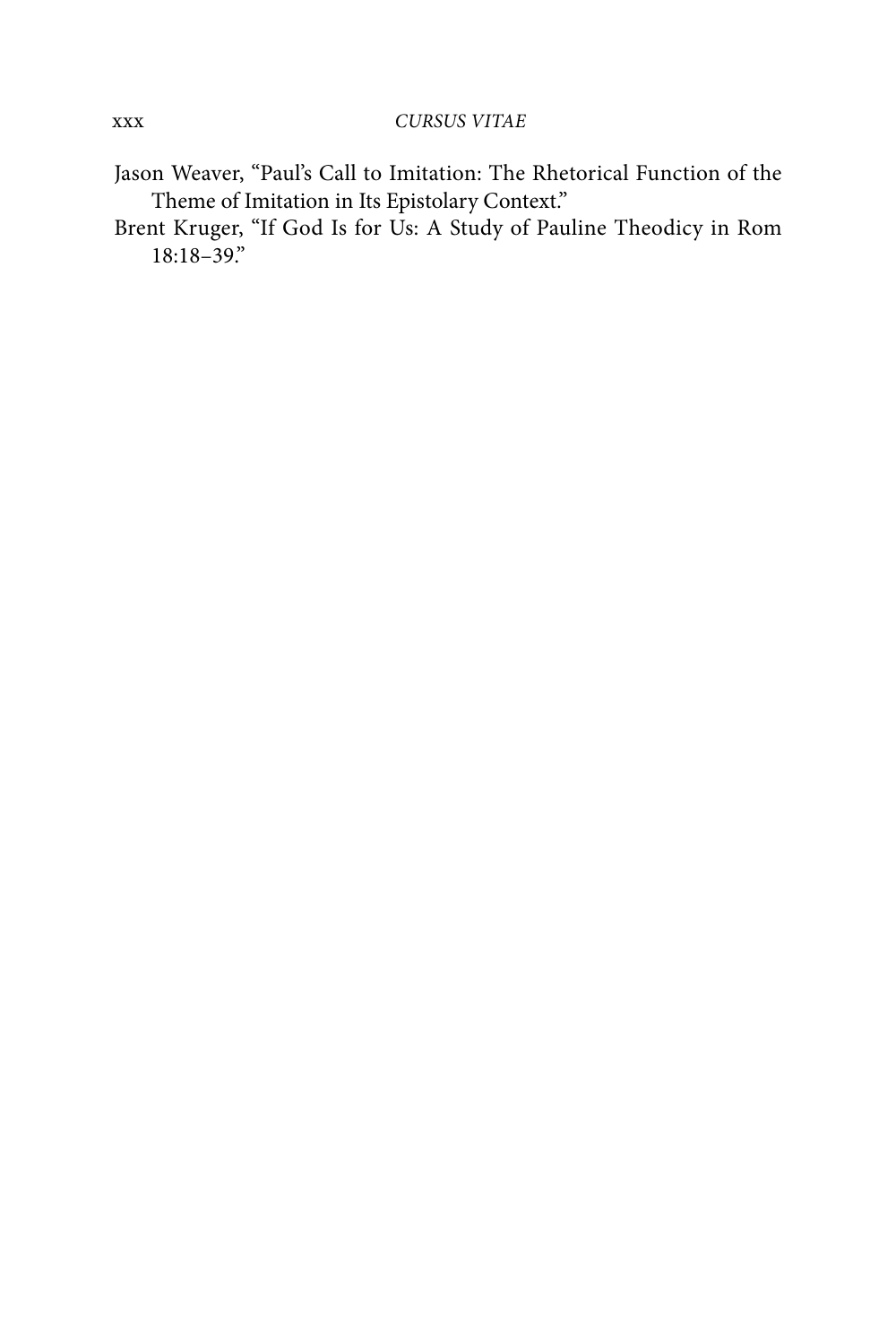## **ABBREVIATIONS**

| AB           | Anchor Bible                                                 |
|--------------|--------------------------------------------------------------|
| <b>ABD</b>   | Anchor Bible Dictionary. Edited by D. N. Freedman. 6 vols.   |
|              | New York: Doubleday, 1992.                                   |
| ABRL         | Anchor Bible Reference Library                               |
| AcBib        | Academia biblica                                             |
| AGJU         | Arbeiten zur Geschichte des antiken Judentums und des        |
|              | Urchristentums                                               |
| AJT          | Asia Journal of Theology                                     |
| AnBib        | Analecta biblica                                             |
| <b>ANTC</b>  | Abingdon New Testament Commentaries                          |
| АT           | Annales theologici                                           |
| <b>ATANT</b> | Abhandlungen zur Theologie des Alten und Neuen Testa-        |
|              | ments                                                        |
| AThR         | Anglican Theological Review                                  |
| <b>BBR</b>   | <b>Bulletin of Biblical Research</b>                         |
| <b>BDAG</b>  | W. Bauer, F. W. Danker, W. F. Arndt, and F. W. Gingrich.     |
|              | Greek-English Lexicon of the New Testament and Other Early   |
|              | Christian Literature. 3rd ed. Chicago: University of Chicago |
|              | Press, 1999.                                                 |
| <b>BDB</b>   | F. Brown, S. R. Driver, and C. A. Briggs. A Hebrew and Eng-  |
|              | lish Lexicon of the Old Testament. Oxford: Oxford University |
|              | Press, 1907.                                                 |
| <b>BDF</b>   | F. Blass, A. Debrunner, and R. W. Funk. A Greek Grammar of   |
|              | the New Testament and Other Early Christian Literature. Chi- |
|              | cago: University of Chicago Press, 1961.                     |
| <b>BETL</b>  | Bibliotheca ephemeridum theologicarum lovaniensium           |
| Bib          | Biblica                                                      |
| BJRL         | Bulletin of the John Rylands Library                         |
| <b>BNTC</b>  | <b>Black's New Testament Commentaries</b>                    |
| <b>BSac</b>  | Bibliotheca sacra                                            |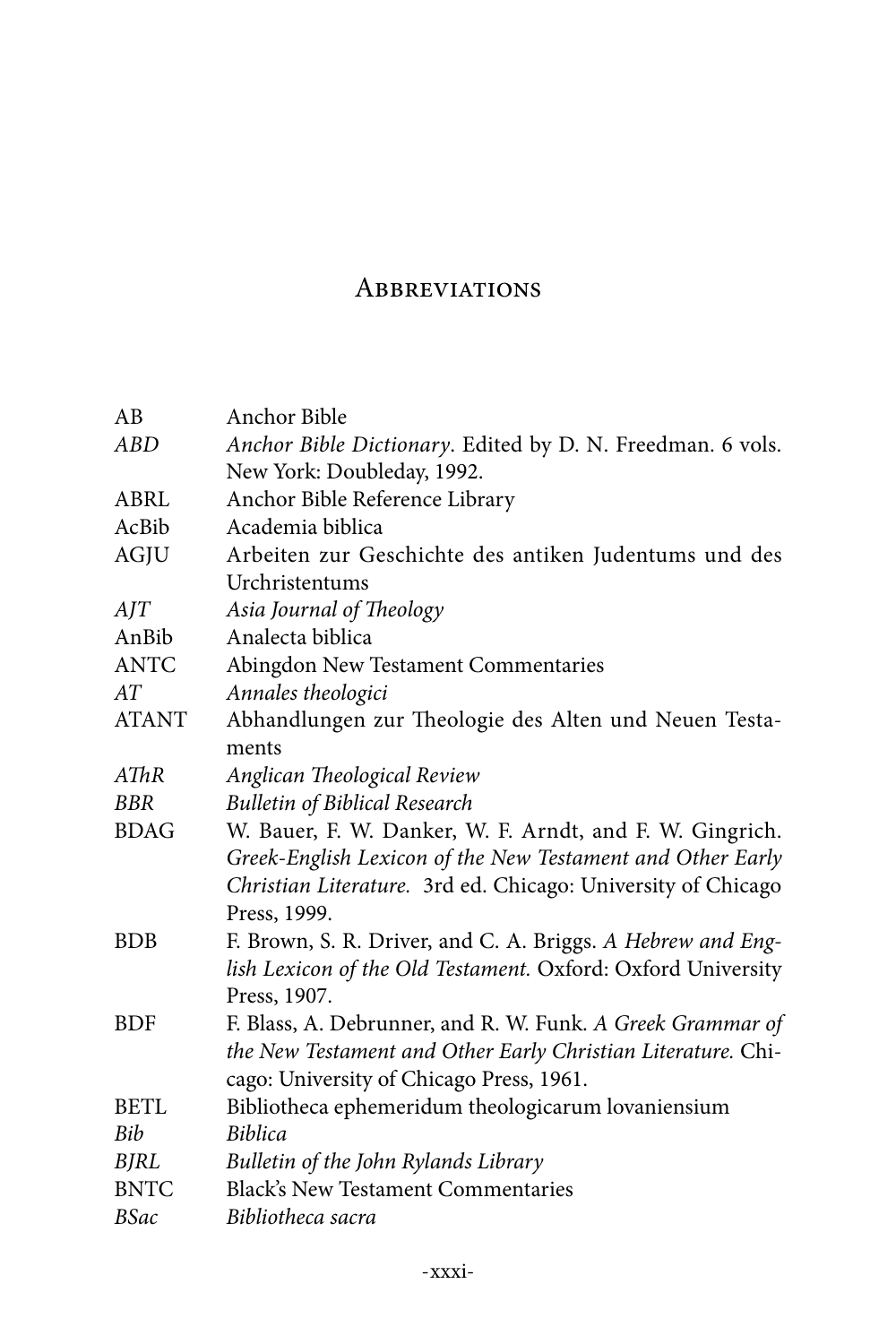| xxxii          | <b>ABBREVIATIONS</b>                                                 |
|----------------|----------------------------------------------------------------------|
| <b>BZNW</b>    | Beihefte zur Zeitschrift für die neutestamentliche Wissen-<br>schaft |
| CBQ            | Catholic Biblical Quarterly                                          |
| <b>CBQMS</b>   | Catholic Biblical Quarterly Monograph Series                         |
| <b>CBR</b>     | Currents in Biblical Research                                        |
| <b>CNT</b>     | Commentaire du Nouveau Testament                                     |
| <b>CTJ</b>     | Calvin Theological Journal                                           |
| CurBS          | Currents in Research: Biblical Studies                               |
| EBib           | Études bibliques                                                     |
| ETL            | Ephemerides theologicae lovanienses                                  |
| EvQ            | <b>Evangelical Quarterly</b>                                         |
| ExpTim         | <b>Expository Times</b>                                              |
| FCB            | Feminist Companion to the Bible                                      |
| <b>FRLANT</b>  | Forschungen zur Religion und Literatur des Alten und Neuen           |
|                | Testaments                                                           |
| <b>GNS</b>     | Good News Studies                                                    |
| HBD            | Harper's Bible Dictionary. Edited by Paul J. Achtemeier. San         |
|                | Francisco: HarperSanFrancisco, 1985.                                 |
| <b>HBT</b>     | Horizons in Biblical Theology                                        |
| <b>HNT</b>     | Handbuch zum Neuen Testament                                         |
| <b>HTKNT</b>   | Herders theologischer Kommentar zum Neuen Testament                  |
| <b>HTR</b>     | Harvard Theological Review                                           |
| <b>HUCA</b>    | Hebrew Union College Annual                                          |
| HvTSt          | Hervormde teologiese studies                                         |
| <b>IBC</b>     | Interpretation: A Bible Commentary for Teaching and                  |
|                | Preaching                                                            |
| ICC            | <b>International Critical Commentary</b>                             |
| Int            | Interpretation                                                       |
| <b>IVPNTC</b>  | <b>InterVarsity Press New Testament Commentary</b>                   |
| JBL            | Journal of Biblical Literature                                       |
| <b>JECS</b>    | Journal of Early Christian Studies                                   |
| <b>JETS</b>    | Journal of the Evangelical Theological Society                       |
| JRE            | Journal of Religious Ethics                                          |
| JSJ            | Journal for the Study of Judaism                                     |
| <b>JSNT</b>    | Journal for the Study of the New Testament                           |
| <b>JSNTSup</b> | Journal for the Study of the New Testament Supplement Series         |
| <b>JSOT</b>    | Journal for the Study of the Old Testament                           |
| <b>JSOTSup</b> | Journal for the Study of the Old Testament Supplement Series         |
| KJV            | King James Version                                                   |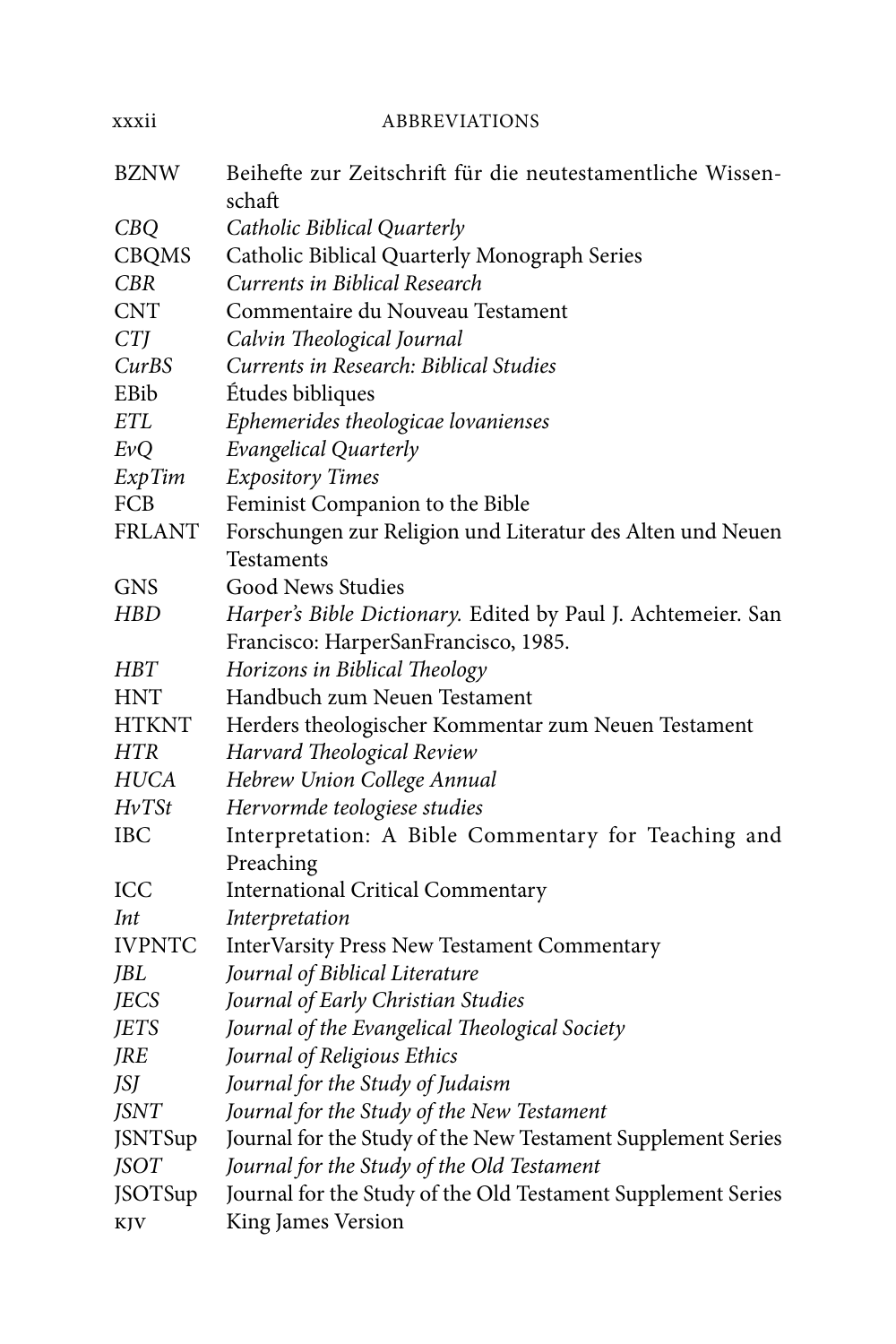## ABBREVIATIONS xxxiii

| <b>LHBOTS</b> | Library of Hebrew Bible/Old Testament Studies                 |
|---------------|---------------------------------------------------------------|
| <b>LNTS</b>   | Library of New Testament Studies                              |
| LS            | Louvain Studies                                               |
| LSJ           | H. G. Liddell, R. Scott, and H. S. Jones. A Greek-English     |
|               | Lexicon. 9th ed. with revised supplement. Oxford: Oxford      |
|               | University Press, 1996.                                       |
| LXX           | Septuagint                                                    |
| MT            | Masoretic text                                                |
| NAB           | New American Bible                                            |
| NAC           | New American Commentary                                       |
| <b>NCBC</b>   | New Cambridge Bible Commentary                                |
| <b>NCCS</b>   | New Covenant Commentary Series                                |
| Neot          | Neotestamentica                                               |
| <b>NET</b>    | New English Translation of the Bible                          |
| NETS          | A New English Translation of the Septuagint. Edited by Albert |
|               | Pietersma and Benjamin G. Wright. New York: Oxford Uni-       |
|               | versity Press, 2007.                                          |
| NIB           | The New Interpreter's Bible. Edited by Leander E. Keck. 12    |
|               | vols. Nashville: Abingdon, 1994-2004.                         |
| <b>NICNT</b>  | New International Commentary on the New Testament             |
| NIGTC         | New International Greek Testament Commentary Series           |
| <b>NIV</b>    | New International Version                                     |
| NovT          | Novum Testamentum                                             |
| NovTSup       | Novum Testamentum Supplements                                 |
| <b>NRSV</b>   | New Revised Standard Version                                  |
| <b>NTAbh</b>  | Neutestamentliche Abhandlungen                                |
| <b>NTL</b>    | New Testament Library                                         |
| <b>NTS</b>    | <b>New Testament Studies</b>                                  |
| OBT           | Overtures to Biblical Theology                                |
| OGIS          | Orientis graeci inscriptions selectae. Edited by W. Ditten-   |
|               | berger. 2 vols. Leipzig: Hirzel, 1903-1905.                   |
| OTP           | Old Testament Pseudepigrapha. Edited by James H. Charles-     |
|               | worth. 2 vols. New York: Doubleday, 1983-1985.                |
| R&T           | Religion and Theology                                         |
| <b>RAC</b>    | Reallexikon für Antike und Christentum. Edited by T. Kluser   |
|               | et al. Stuttgart: Hiersemann, 1950-.                          |
| RBL           | Review of Biblical Literature                                 |
| RevistB       | Revista biblica                                               |
| <b>RSPT</b>   | Revue des sciences philosophiques et théologiques             |
|               |                                                               |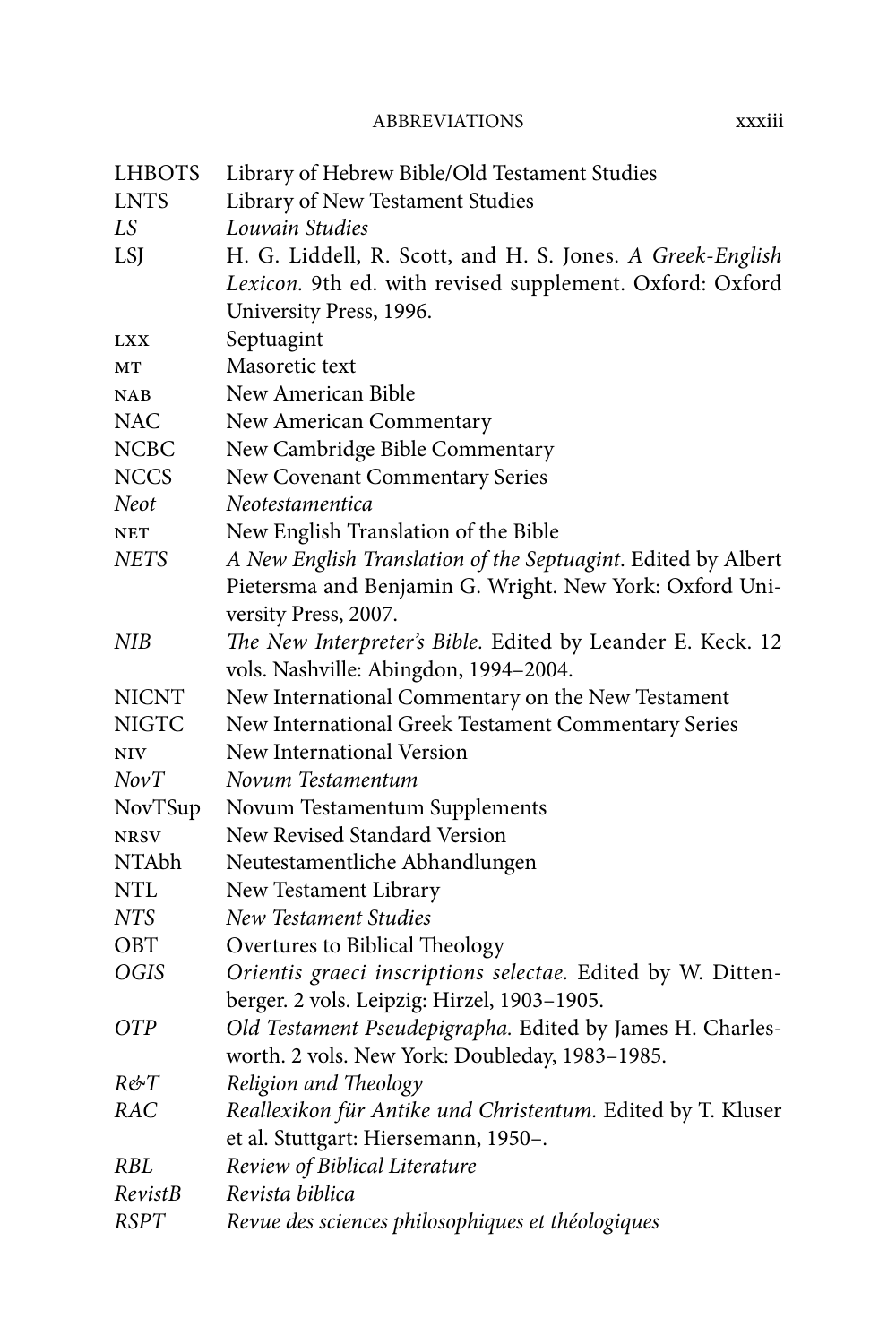xxxiv ABBREVIATIONS

| <b>RSV</b>    | Revised Standard Version                                             |
|---------------|----------------------------------------------------------------------|
| SBL           | Society of Biblical Literature                                       |
| <b>SBLDS</b>  | Society of Biblical Literature Dissertation Series                   |
| <b>SBLSP</b>  | Society of Biblical Literature Seminar Papers                        |
| SBLSymS       | Society of Biblical Literature Symposium Series                      |
|               | SBLWGRW Society of Biblical Literature Writings from the Greco-Roman |
|               | World                                                                |
| SIG           | Sylloge inscriptionum graecarum. Edited by W. Dittenberger. 4        |
|               | vols. 3rd ed. Leipzig: Hirzel, 1915-1924.                            |
| SJT           | Scottish Journal of Theology                                         |
| <b>SNT</b>    | Studien zum Neuen Testament                                          |
| <b>SNTIW</b>  | Studies of the New Testament and Its World                           |
| <b>SNTSMS</b> | Society for New Testament Studies Monograph Series                   |
| <b>SNTSU</b>  | Studien zum Neuen Testament und seiner Umwelt                        |
| SP            | Sacra Pagina                                                         |
| <b>TCGNT</b>  | Textual Commentary on the Greek New Testament. Edited by             |
|               | Bruce M. Metzger. 2nd ed. Stuttgart: Deutsche Bibelgesell-           |
|               | schaft, 1994.                                                        |
| <b>TDNT</b>   | Theological Dictionary of the New Testament. Edited by G.            |
|               | Kittel and G. Friedrich. Translated by G. W. Bromiley. 10 vols.      |
|               | Grand Rapids: Eerdmans, 1964-1976.                                   |
| <b>THKNT</b>  | Theologischer Handkommentar zum Neuen Testament                      |
| ThTo          | Theology Today                                                       |
| <b>TLZ</b>    | Theologische Literaturzeitung                                        |
| <b>TrinJ</b>  | Trinity Journal                                                      |
| ТS            | Theological Studies                                                  |
| TynBul        | Tyndale Bulletin                                                     |
| TΖ            | Theologische Zeitschrift                                             |
| VT            | Vetus Testamentum                                                    |
| <b>WBC</b>    | Word Biblical Commentary                                             |
| <b>WTJ</b>    | Westminster Theological Journal                                      |
| <b>WUNT</b>   | Wissenschaftliche Untersuchungen zum Neuen Testament                 |
| WW            | Word and World                                                       |
| <b>ZBK</b>    | Zürcher Bibelkommentare                                              |
| <b>ZNW</b>    | Zeitschrift für die neutestamentliche Wissenschaft und die           |
|               | Kunde der älteren Kirche                                             |
| ZST           | Zeitschrift für systematische Theologie                              |
| <b>ZTK</b>    | Zeitschrift für Theologie und Kirche                                 |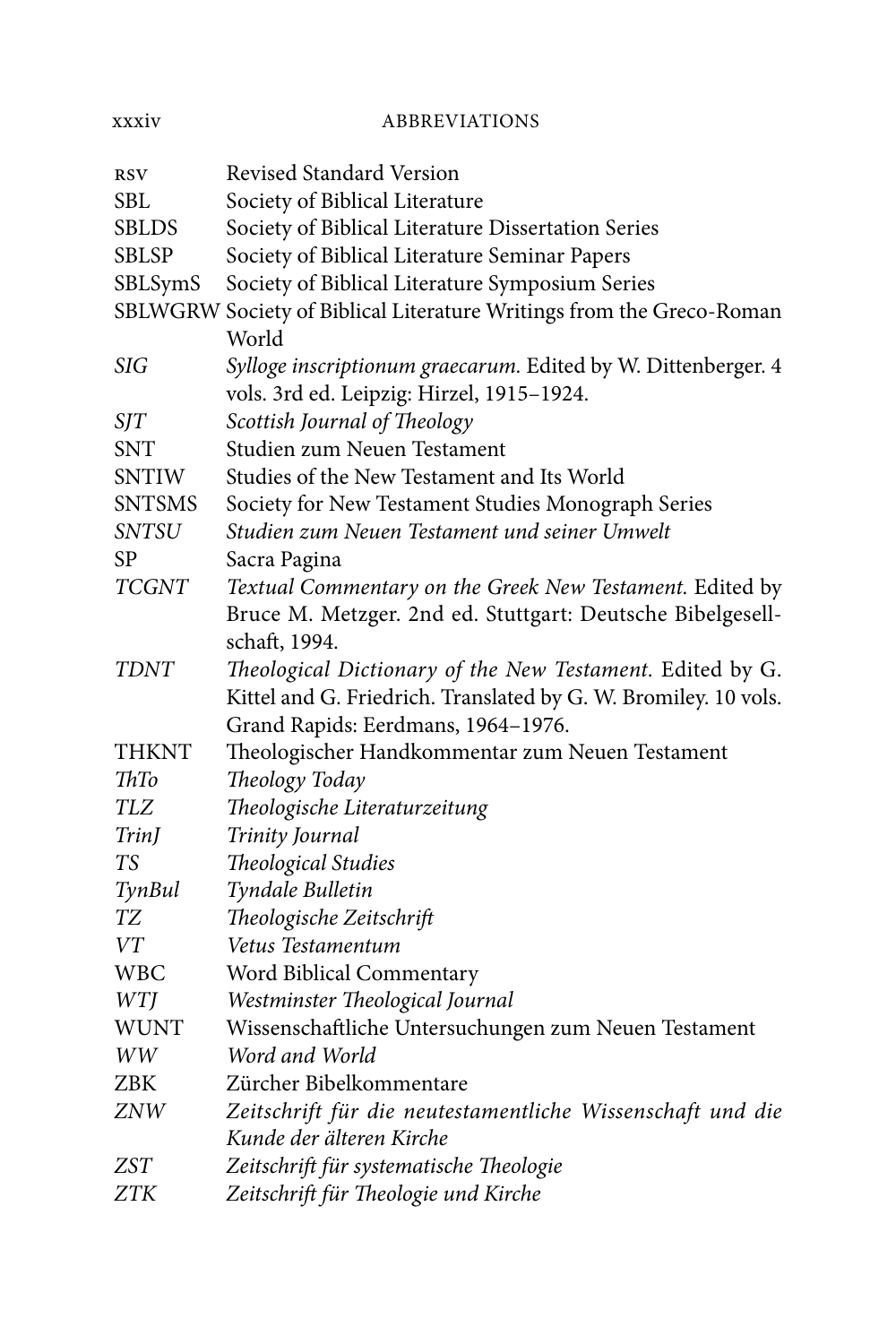## **INTRODUCTION**

*Francis T. Gignac, S.J.*

I am very grateful to be invited to write an introduction to the Festschrift on the occasion of Frank Matera's seventieth birthday and retirement from the Catholic University of America. I am honored and enthusiastic to do so. The Reverend Doctor Frank J. Matera, the Andrews-Kelly-Ryan Professor of Biblical Studies, has been an outstanding teacher here at CUA since 1988.

Among his twelve published books that nicely serve the needs of both the academy and the church, several are magnificent syntheses that show both the unity and the diversity of New Testament writings. His *New Testament Christology* (1999) has insightful analyses of the Christology of each individual writer and concludes with a chapter on the diverse unity of New Testament Christology.

*New Testament Theology: Exploring Diversity and Unity* (2007) is even more impressive. After an introduction to New Testament theology, he examines the theologies of the Synoptic Gospels: the kingdom of God in Mark, the righteousness of the kingdom in Matthew, and the salvation that the kingdom brings about in Luke–Acts. Then he focuses on the Pauline tradition, distinguishing among a theology of election in the Thessalonian correspondence, a theology of the cross and resurrection in the Corinthian correspondence, a theology of righteousness in Galatians and Romans, a theology from prison in Philippians, Philemon, Colossians, and Ephesians, and a theology of the Pauline tradition in the Pastoral Epistles. Then he analyzes the Johannine tradition, including a theology of revelation in the Gospel of John and a theology of communion with God in 1 John. He concludes the analytical part by treating a theology of priesthood and sacrifice in Hebrews, a theology of wisdom and perfection in James, a theology for a time of affliction and disorder in 1 and 2 Peter and Jude, and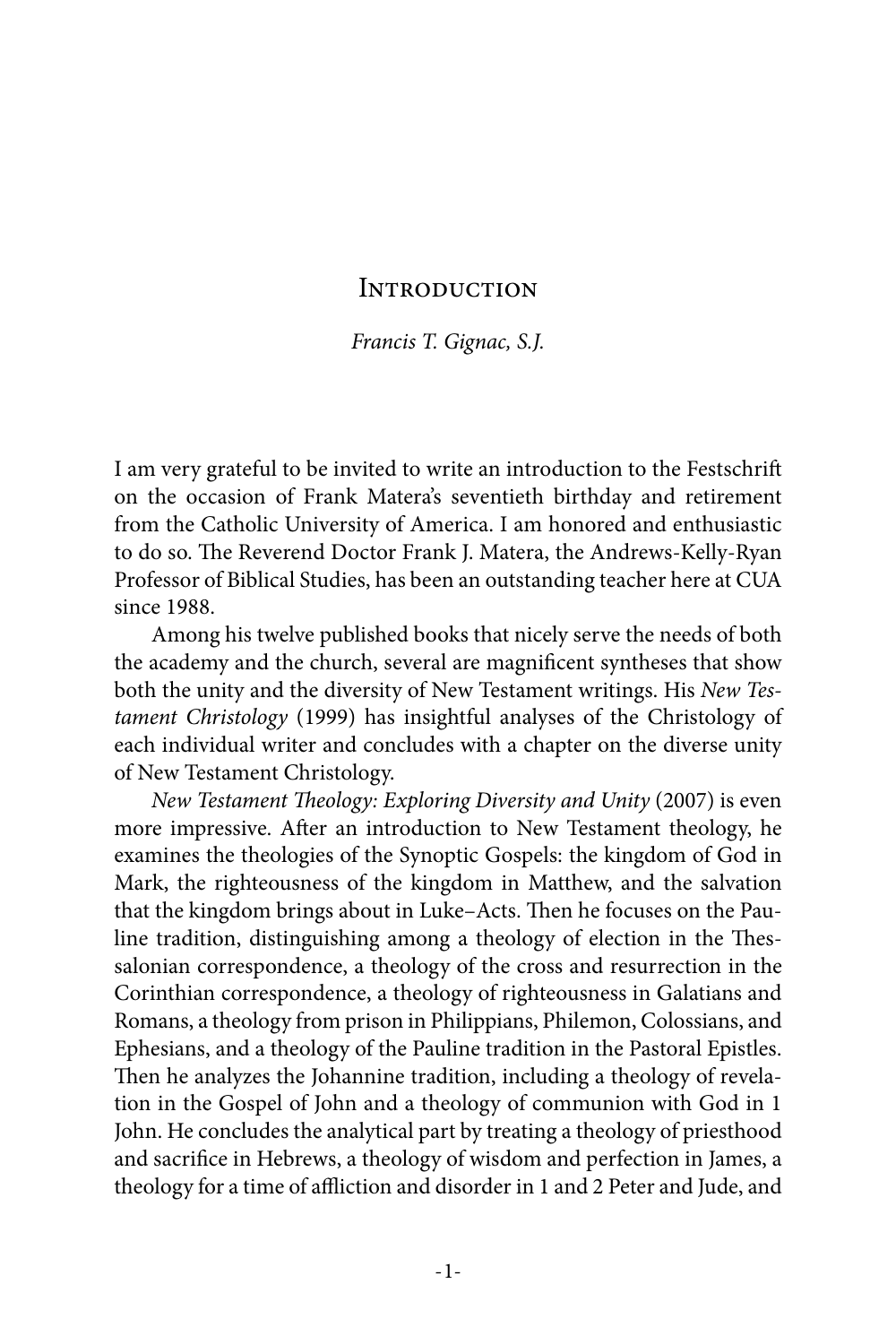a theology of God's final victory over evil in Revelation. The final chapter is a brilliant synthesis of the diverse unity of New Testament theology.

Besides these syntheses, he has also written commentaries on individual New Testament books, including 2 Corinthians for the New Testament Library, Galatians for Sacra Pagina, and most recently Romans for the Paideia series (2010). This is a chapter-by-chapter and verse-by-verse commentary in which he discusses the text type, the Greek language used, and the cultural, literary, and theological settings in which the text took form. Over the years he has also written sixty-five articles for various periodicals, books, dictionaries, encyclopedias, and Festschriften.

He was the primary organizer and keynote presenter in our Year of Paul symposium, which was extremely successful. He has presented almost eighty lectures on Paul in various universities and dioceses, and his *New Testament Ethics: The Legacies of Jesus and Paul* (1999) and his *Strategies of Preaching Paul* (2001) are very popular.

He has taught doctoral-level seminars in the Gospel of Luke, the Acts of the Apostles, 2 Corinthians, Romans, Galatians, and Philippians, as well as courses in New Testament Christology and New Testament ethics, courses in the Pauline Letters and the Synoptic Gospels, and undergraduate courses in the Letters of Paul and New Testament introduction. He has also supervised the development of our curriculum. His contributions to the biblical studies area and to the School of Theology and Religious Studies are outstanding and have brought great honor to STRS and to CUA.

For the past ten years he has directed more dissertations than any other professor in our academic area. In doing so, he is very attentive to the needs and interests of his directees and meets with them regularly to help and encourage them in their work. He is by far the most sought-after dissertation director in our academic area.

Even in his final year he has devoted himself to the needs of our school, serving on the search committee for a new dean, taking care to see the rest of his directees through their dissertations and defenses, and providing alternate directors for those unable to complete their work under him.

He and I have been working closely together for the last ten years now and he has also been so good to me in other ways. There is no one comparable to him at the Catholic University of America.

He is also very devoted to pastoral work. For many years he has served as assistant to the pastor at Holy Family Catholic Church, Davidsonville, Maryland, where he not only celebrates masses every weekend but also conducts Bible study classes on weekday evenings.